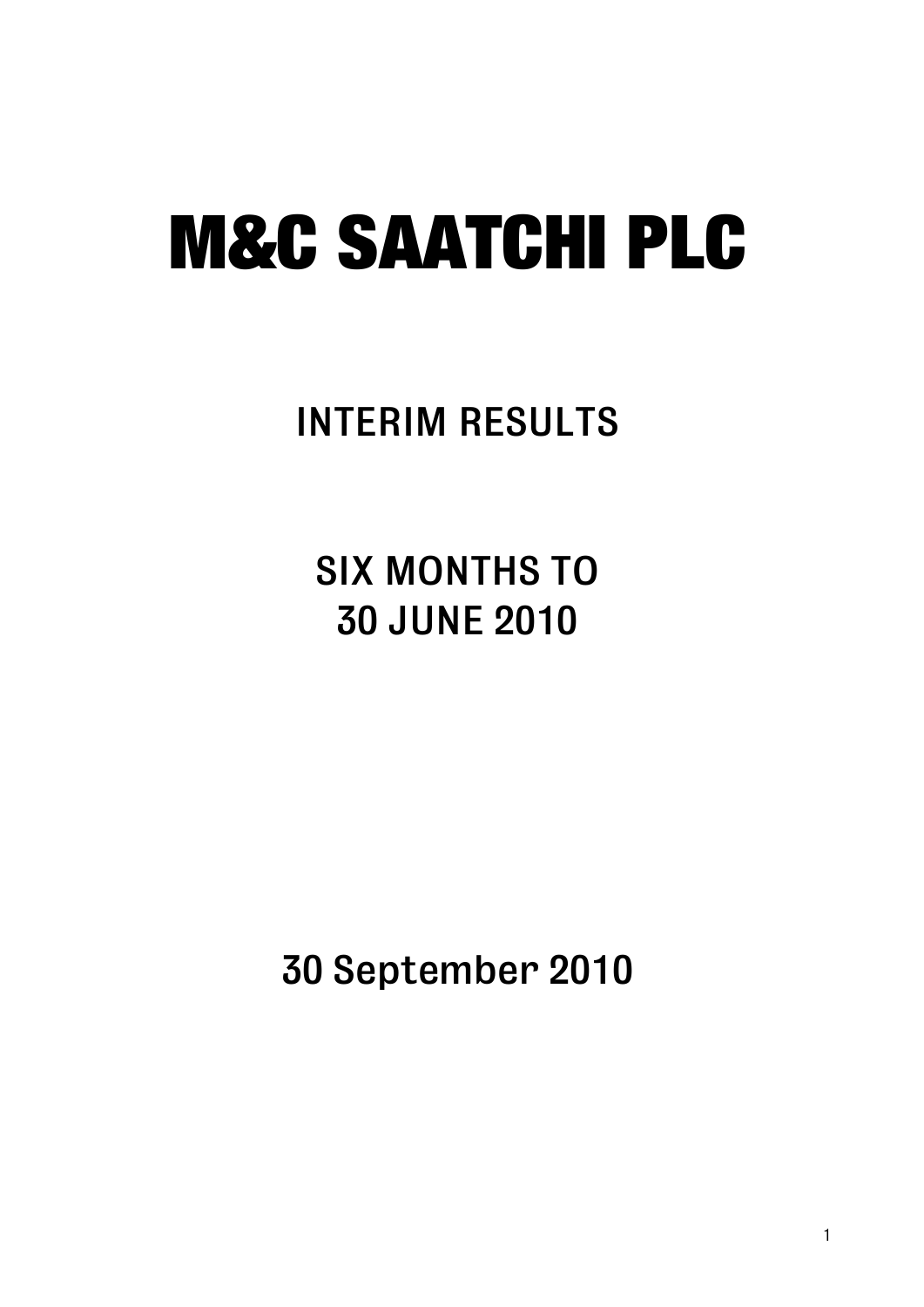## GROUP INTERIM HIGHLIGHTS

- Total revenues up 17% to £58.2m (2009: £49.8m)
- Like-for-like revenue up 11% at £55.3m (2009: £49.8m)
- Headline\* operating profit up 13% to £6.3m (2009: £5.5m)
- Headline\* profit before tax up 17% to £6.3m (2009: £5.4m)
- Headline\* basic earnings per share up 23% to 6.49p (2009: 5.27p)
- Interim dividend held at 0.87p

David Kershaw, Chief Executive, said:

"The Group has started the year well in what remains a challenging market. We have delivered significant revenue momentum and good earnings growth – with revenue and headline profit before tax both up 17% on last year and organic revenues up 11%.

"These results have been driven by both new business wins and continued cost control. The work we have done to expand geographically with new office openings and leverage of our brands across that network is starting to bear fruit. In overall terms, the business remains in good shape with positive cash flows and a strong balance sheet.

"Looking ahead, the environment remains uncertain with limited visibility. Current trading, however, is strong and we continue to manage resources tightly while also seeking further opportunities that will provide the basis for future growth. We therefore remain confident that M&C Saatchi plc will continue to make good progress in the full year and beyond."

For further information please call:

| M&C Saatchi<br>David Kershaw                                              | 020-7543-4500 |
|---------------------------------------------------------------------------|---------------|
| <b>Tulchan Communications</b><br>Susanna Voyle<br><b>Ashling Cashmore</b> | 020-7353-4200 |
| <b>Numis Securities</b><br>Richard Thomas, NOMAD                          | 020-7260-1000 |

Charles Farquhar, corporate broking

<sup>∗</sup> Headline results are stated before accounting for the amortisation of acquired intangibles (including goodwill), the fair value adjustment to minority put option liabilities and call option revaluations. The reconciliation of the difference between the headline results and the reported results is set out in note 4 on page 15. The like-for-like revenue comparisons referred to in this report are stated after excluding the impact of foreign currency movements and of discontinued operations.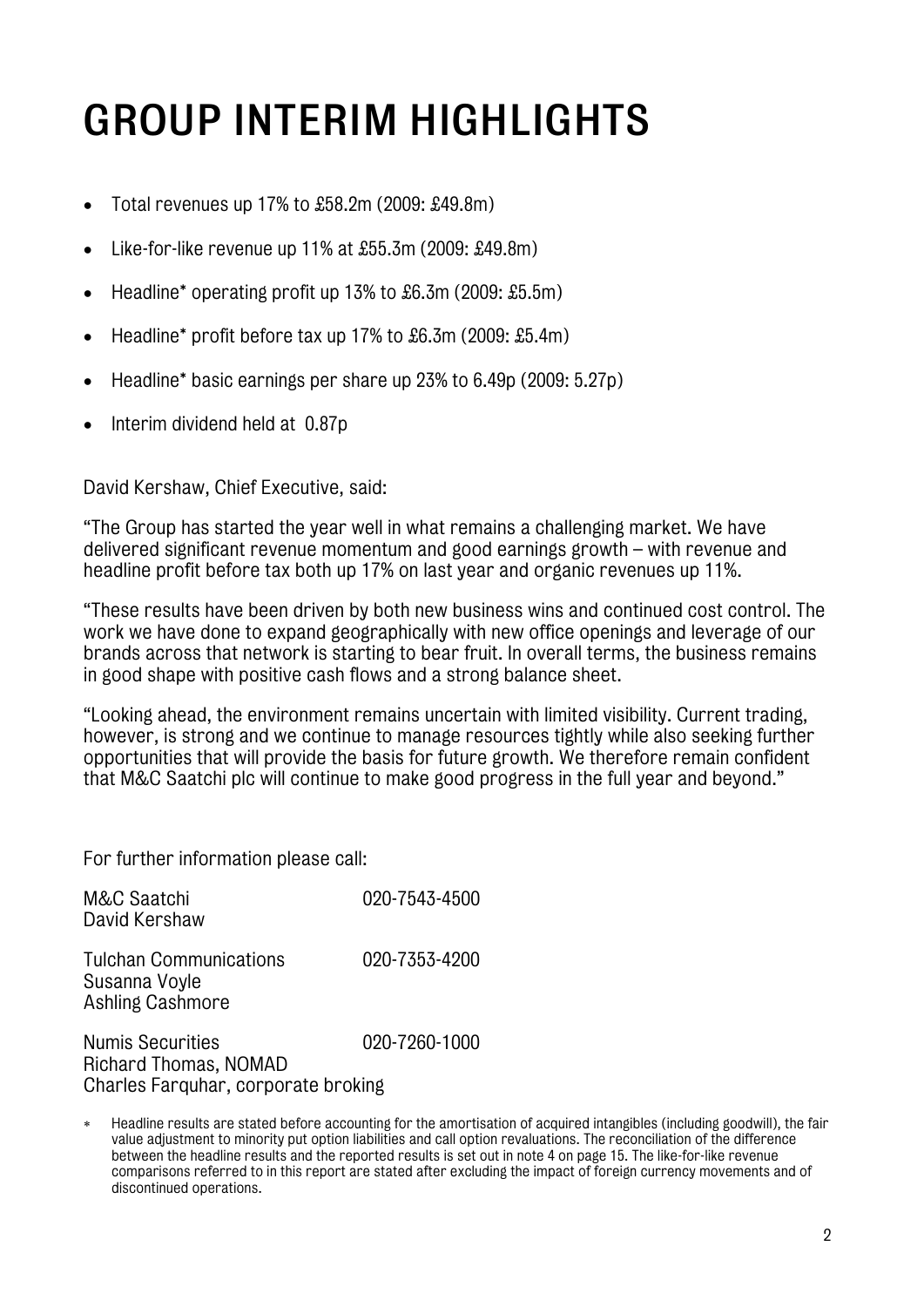## SUMMARY OF RESULTS

#### **Overview**

The Board of M&C Saatchi plc announces the unaudited results for the six months ended 30 June 2010.

We are pleased to report a good set of results for the first six months of 2010 which saw revenue growth of 17% to £58.2m (2009: £49.8m). Like-for-like revenue growth, which excludes the impact of exchange rate movements, acquisitions and discontinued operations, increased by 11% to £55.3m.

Headline operating profit increased 13% to £6.3m (2009: £5.5m). Regionally, there was an especially good first half performances from Europe and, in terms of divisions, from Clear. The headline operating margin dipped from 11.1% in 2009 to 10.7%, with some erosion from pricing pressure in Asia and Australasia.

There was a modest net interest charge of £37k (2009: £63k) and a profit contribution of £31k from the Group's associate in Spain (2009: loss of £107k). This left a headline profit before tax for the Group of £6.3m (2009: £5.4m), up 17% on last year.

The Group's headline tax rate has increased to 36.2% (2009: 34.5%), due to IFRS 3 no longer allowing investment expenses, on which we do not get a tax credit, to be capitalised and the return to profit of our higher tax rate US operations.

In addition, the non controlling interest charge reduced to £8k (2009: £263k) as under IAS27 losses are now attributable to minority shareholders as well as profits.

The headline profit attributable to the equity shareholders of the Group increased 24% to £4.0m.

Headline basic EPS grew 23% to 6.49p (2009: 5.27p).

As at 30 June 2010 the Group had net cash of £6.4m. Cash balances across the Group stood at £12.8m, down from £15.1m at the end of 2009, and we were utilising £6.4m of the £18.0m three-year facility provided by RBS, which continues until 2011.

During the period the Group generated free cash flow of £4.2m. There was a working capital outflow of £6.0m and £1.9m paid in dividends. The Group paid £2.6m for acquisitions that held £1.1m of cash (further detail is set out in note 11 to the interim accounts). The Group received £0.6m as a down payment on disposal of a non-controlling shareholding and £2.0m from debt drawdown. Exchange rate movements meant our cash position improved by £0.3m. The total net outflow was £2.3m.

While the business has made good progress in the first half, the outlook remains uncertain and, given this backdrop, the Board has decided to hold the interim dividend at 0.87p a share. This is a reflection of the fact that the dividend has been held since 2008, in the face of the difficult economic conditions. The Board is mindful of the need to provide a progressive dividend and will review the full-year payout in the light of that need and the performance for the year as a whole at a time when we should have greater clarity on the outlook for the Group and the markets in which we operate.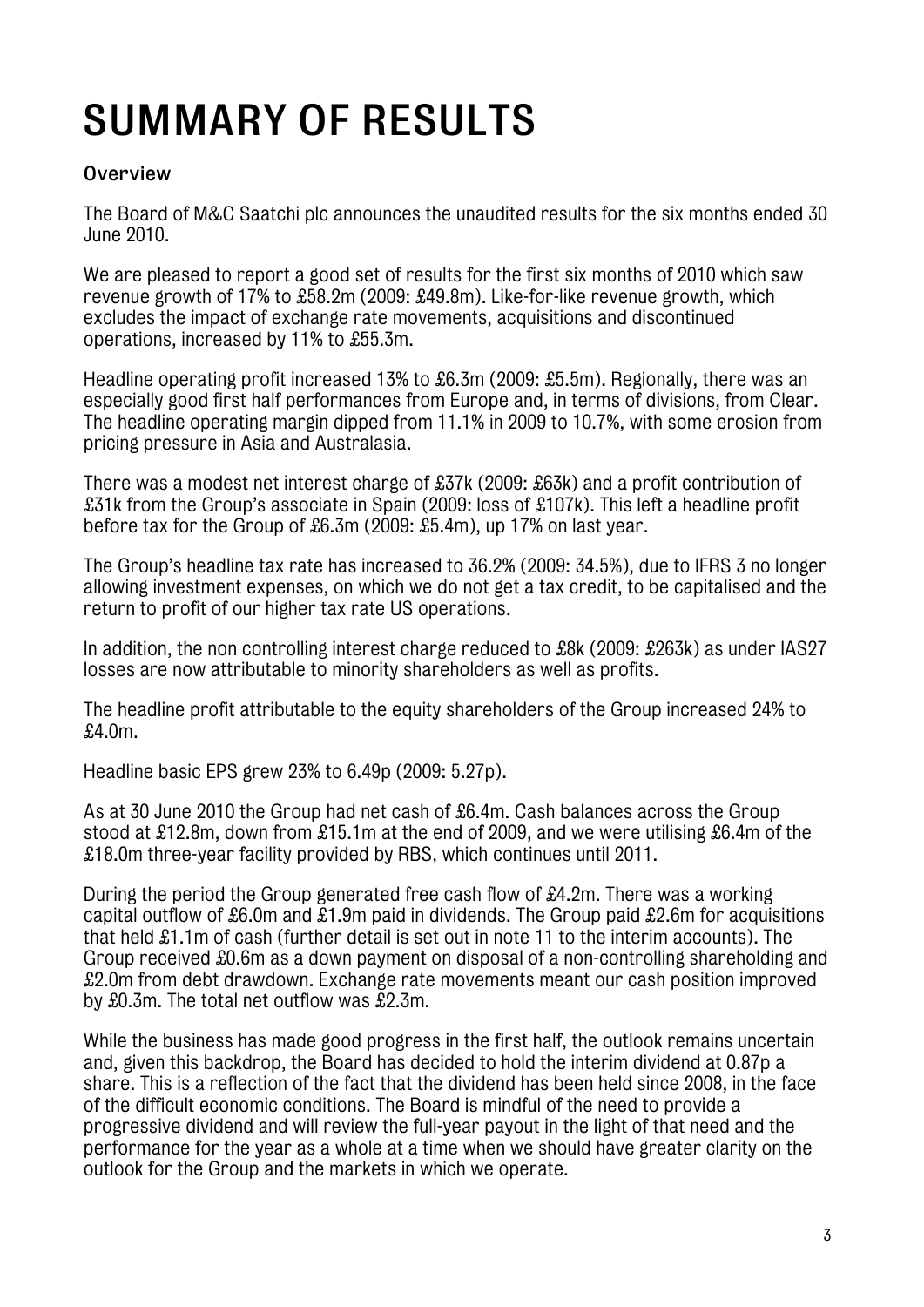#### REVIEW OF OPERATIONS

#### UK

Trading in the UK remained tough. The new business performance was very good with notable wins from iShares, Mail on Sunday, Network Rail, the Olympic Delivery Authority, Bathstore, the Conservative Party, FTI Consulting, the Turkish Tourist Board, IKEA and Netjets. There were, however, client losses. We completed 2009 without any major client reviews. This year, however, we have lost Fosters, Lucozade and Halfords on the content front after reviews. In addition, the Change4Life campaign has been cancelled as part of the new Government's cost-saving measures.

Revenue increased by 6% to £25.3m (2009: £23.8m) and the headline operating profit increased to £5.3m (2009: £5.0m). Excluding the impact of the Group recharges, the headline operating margin was steady at 21.0% (2009: 21.1%), which was especially pleasing in the context of a very competitive media buying market.

#### Clear

Clear, our project-based consultancy, started the year positively after a difficult couple of years. Revenue rose 14% to £5.4m (2009: £4.7m) and Clear's operating margin increased to 22.3% (2009: 19.6%).The new offices in the US and Asia are trading well and a further office has been opened in Australia. New assignments have been won from Barclays, Celgene, Coors, Philips and Skandia.

#### Europe

The market within Continental Europe remained as challenging as in the UK. Our offices, however, performed favourably in the first half, in particular in Germany. Revenues increased 11% to £5.1m (2009: £4.6m).

Using constant exchange rates and stripping out the effect of the Sterling strengthening, revenue increased by 14%.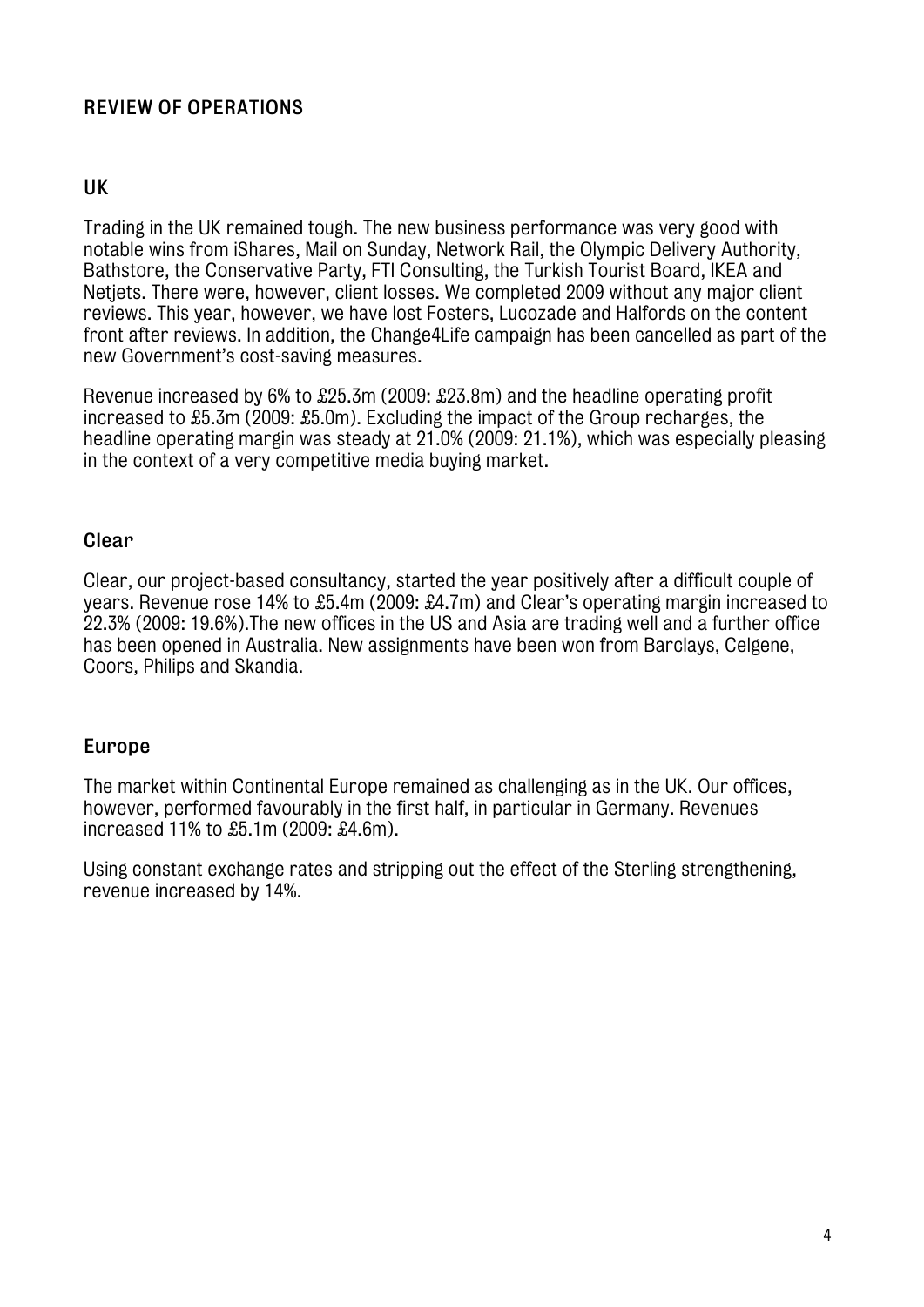#### Asia and Australasia

Asia and Australasia returned a comparatively strong performance in revenue terms. On a like-for-like basis and using constant exchange rates, revenue increased by 14%. Operating profit, however, rose by 9%, with some erosion of operating margin which fell to 7.9% from 9.6% in 2009, primarily due to pricing pressure in the Australian market.

Australia had a good first six months, with important new business wins from Brand Australia, David Jones and ING. Greater China (Beijing, Shanghai, Guangzhow and Hong Kong) continued to gain momentum, while Malaysia added a strong profit contribution and won new business from Volkswagen, the Malaysian stock exchange Bursa Malaysia and MAB (who manage and run all Malaysian airports). Elsewhere in the region, New Zealand and India were relatively weak.

#### Americas

Los Angeles made a good start to the year, winning business from the California Department of Public Health, Epson and the Hotel Bel Air. Brazil's trading improved and they are approaching profitability after 18 months of operation. Total Americas revenues using constant exchange rates were up 27%, with published revenues of £1.7m (2009: £1.3m).

#### New Offices

We opened new offices in Cape Town in February and in Milan in June. It is still very early in their life cycle, but they are trading in line with expectations. During the period the new offices contributed £0.2m of new revenue and incurred an operating loss of £0.3m.

#### **Outlook**

Looking ahead, the environment remains uncertain with limited visibility around our clients' exposure to economic pressures. Current trading, however, is strong and we continue to manage resources tightly while also seeking further opportunities that will provide the basis for future growth. We therefore remain confident that M&C Saatchi plc will continue to make good progress in the full year and beyond.

This report comments on the unaudited consolidated income statement of M&C Saatchi plc (the "Group") for the six months to 30 June 2010 compared with unaudited consolidated income statement for the same period in 2009. The report also comments on the numbers before accounting for the amortisation of acquired intangibles (including goodwill), the fair value adjustment to minority put option liabilities and call option revaluations.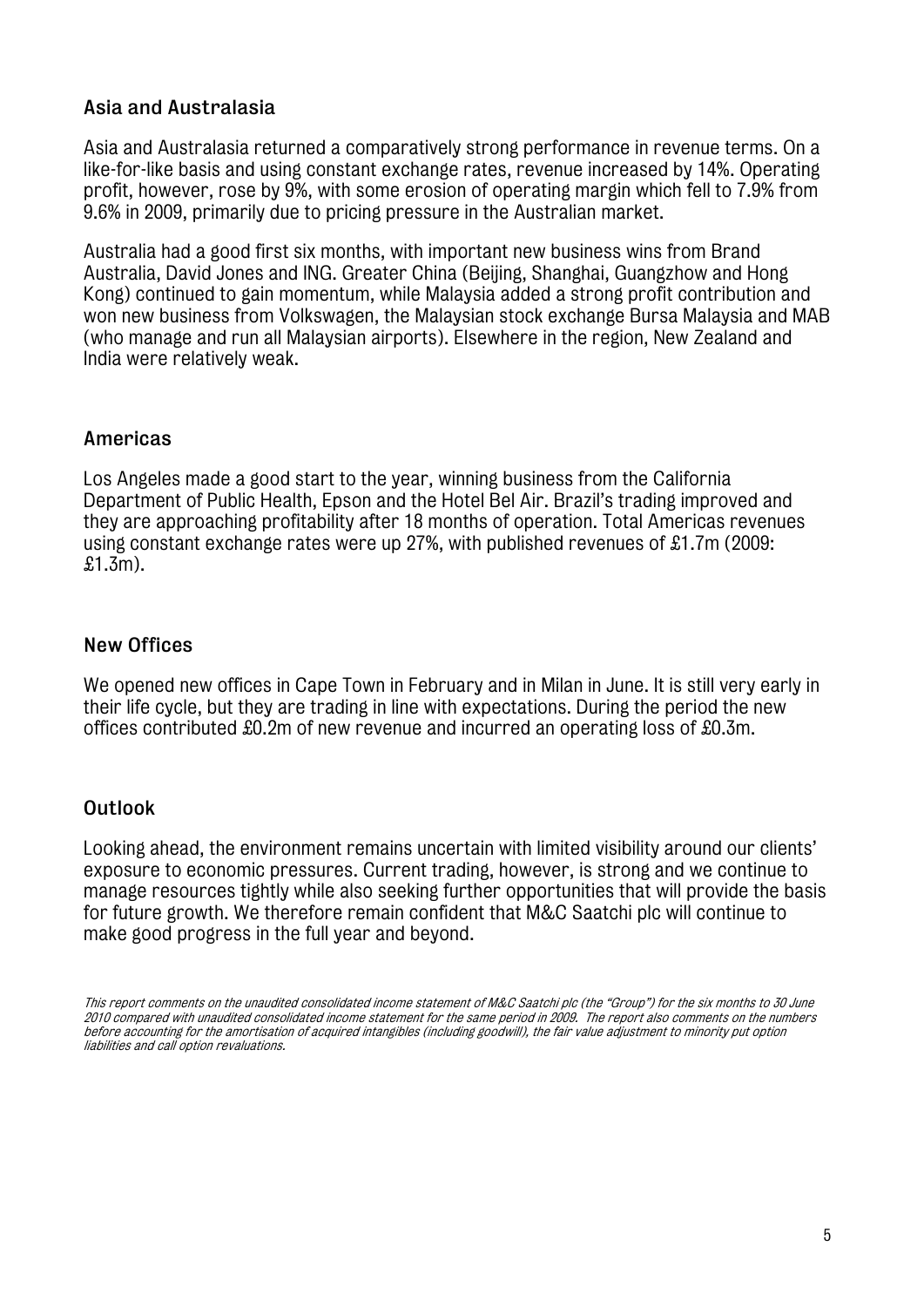UNAUDITED CONSOLIDATED INCOME STATEMENT AT 30 JUNE 2010

|                                        |                | Six months | Six months | Year        |
|----------------------------------------|----------------|------------|------------|-------------|
|                                        |                | ended      | ended      | ended       |
|                                        |                | 30 June    | 30 June    | 31 December |
|                                        |                | 2010       | 2009       | 2009        |
|                                        | Note           | £000       | £000       | £000        |
| <b>BILLINGS</b>                        |                | 217,006    | 174,622    | 370,764     |
| <b>REVENUE</b>                         | 4              | 58,227     | 49,801     | 103,435     |
| <b>Operating costs</b>                 |                | (52,088)   | (44, 339)  | (93, 257)   |
| <b>OPERATING PROFIT</b>                | 4              | 6,139      | 5,462      | 10,178      |
| Share of results of associates         |                | 31         | (107)      | 64          |
| Finance income                         | $6\,$          | 127        | 564        | 386         |
| Finance costs                          | $\overline{1}$ | (1, 456)   | (198)      | (369)       |
| <b>PROFIT BEFORE TAXATION</b>          | 4              | 4,841      | 5,721      | 10,259      |
| Taxation on profits                    | 8              | (2, 232)   | (1,865)    | (3,666)     |
| <b>PROFIT FOR THE FINANCIAL PERIOD</b> |                | 2,609      | 3,856      | 6,593       |
| Profit attributable to:                |                |            |            |             |
| Equity shareholders of the Group       | $\overline{4}$ | 2,601      | 3,593      | 6,223       |
| Non controlling interest               |                | 8          | 263        | 370         |
|                                        |                | 2,609      | 3,856      | 6,593       |
| <b>EARNINGS PER SHARE</b>              | 4              |            |            |             |
| <b>Basic</b>                           |                | 4.22p      | 5.90p      | 10.17p      |
| Diluted                                |                | 4.09p      | 5.75p      | 9.69p       |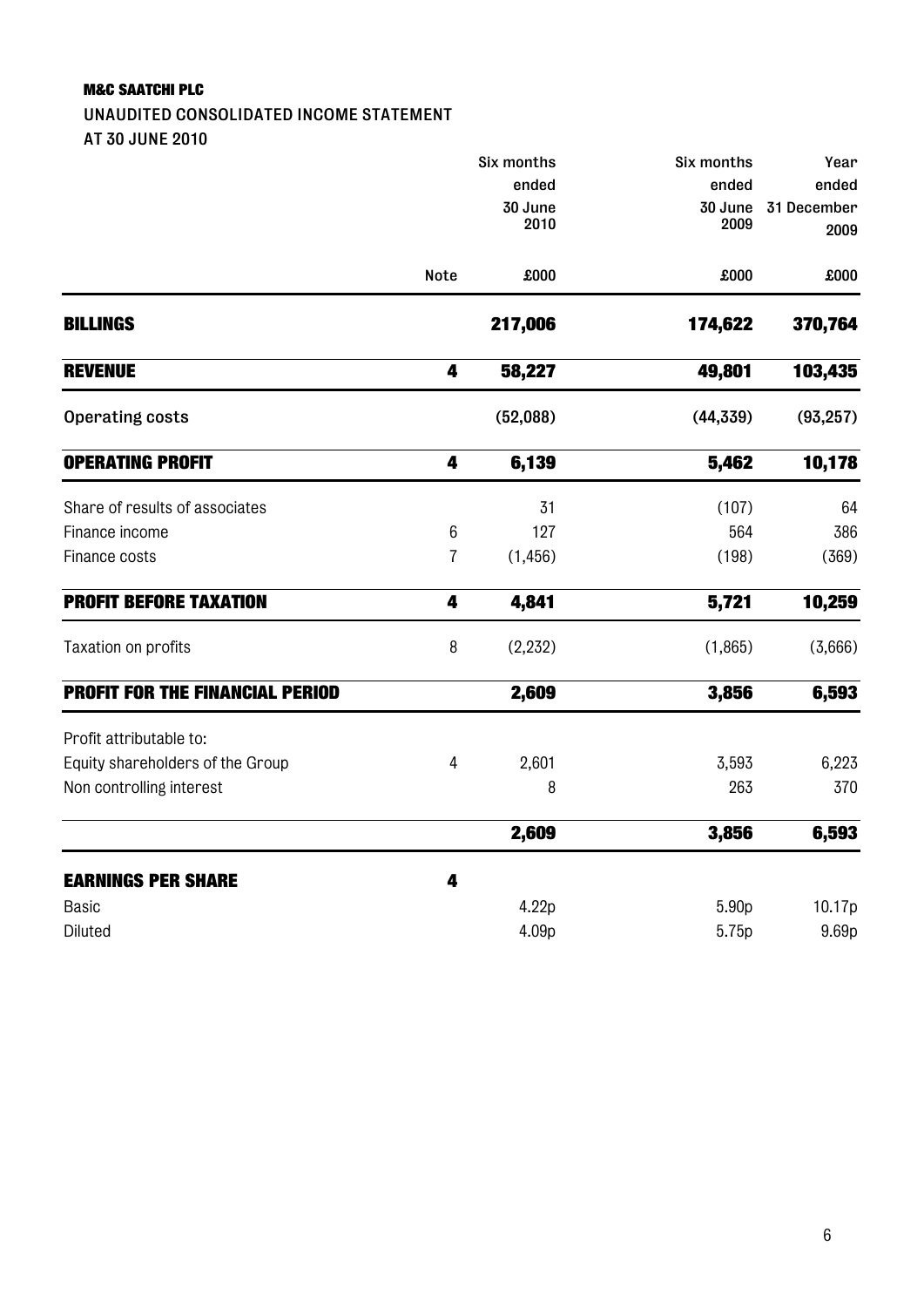#### M&C SAATCHI PLC UNAUDITED CONSOLIDATED STATEMENT OF COMPREHENSIVE INCOME AT 30 JUNE 2010

|                                                                      | Six months | Six months | Year        |
|----------------------------------------------------------------------|------------|------------|-------------|
|                                                                      | ended      | ended      | ended       |
|                                                                      | 30 June    | 30 June    | 31 December |
|                                                                      | 2010       | 2009       | 2009        |
|                                                                      | £000       | £000       | 000x        |
| Profit for the period                                                | 2,609      | 3,856      | 6,593       |
| Other comprehensive income:                                          |            |            |             |
| Exchange differences on translating foreign<br>operations before tax | (313)      | (990)      | (193)       |
| Tax benefit / (expense)                                              |            | 135        | 92          |
| Other comprehensive income for the period net of<br>tax              | (313)      | (855)      | (101)       |
| Total comprehensive income for the period                            | 2,296      | 3,001      | 6,492       |
| Total comprehensive income attributable to:                          |            |            |             |
| Equity shareholders of the Group                                     | 2,288      | 2,802      | 6,122       |
| Non controlling interests                                            | 8          | 199        | 370         |
|                                                                      | 2,296      | 3,001      | 6,492       |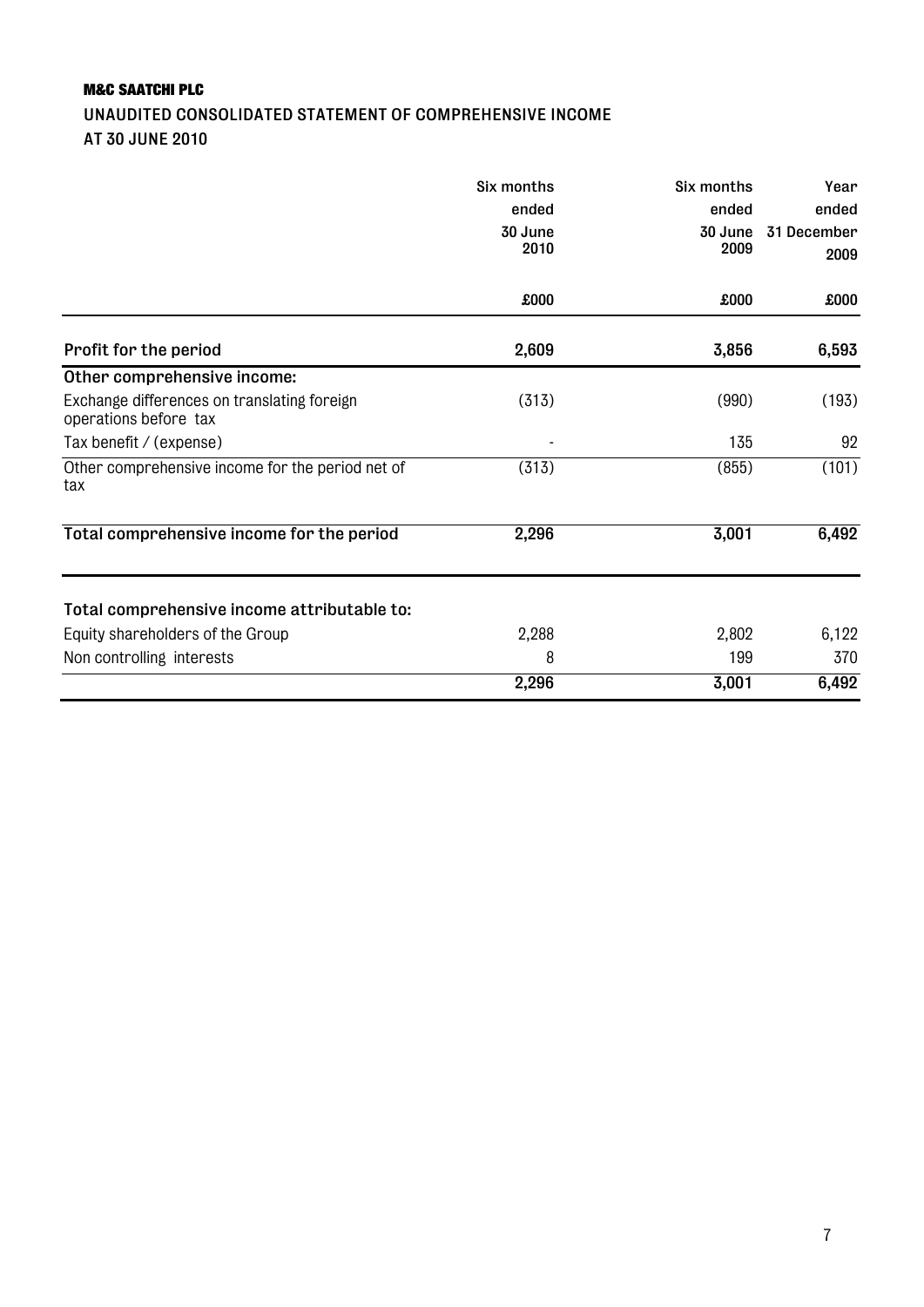#### UNAUDITED CONSOLIDATED BALANCE SHEET

AT 30 JUNE 2010

|                                              | 30 June<br>2010 | 30 June<br>2009 | 31 December<br>2009 |
|----------------------------------------------|-----------------|-----------------|---------------------|
|                                              | £000            | £000            | £000                |
| <b>NON CURRENT ASSETS</b>                    |                 |                 |                     |
| Intangible assets                            | 60,957          | 58,209          | 58,394              |
| Investments in associates                    | 1,745           | 1,585           | 1,730               |
| Plant and equipment                          | 4,415           | 3,977           | 4,353               |
| Deferred tax assets                          | 1,919           | 1,919           | 1,900               |
| Other non current assets                     | 4,224           | 1,543           | 1,787               |
|                                              | 73,260          | 67,233          | 68,164              |
| <b>CURRENT ASSETS</b>                        |                 |                 |                     |
| Trade and other receivables                  | 57,429          | 49,581          | 53,844              |
| Current tax assets                           | 83              | 781             | 89                  |
| Cash and cash equivalents                    | 12,809          | 4,470           | 15,111              |
|                                              | 70,321          | 54,832          | 69,044              |
| <b>CURRENT LIABILITIES</b>                   |                 |                 |                     |
| Trade and other payables                     | (71, 407)       | (57, 197)       | (72, 278)           |
| Current tax liabilities                      | (1,794)         | (2,778)         | (2,000)             |
| Other financial liabilities                  | (954)           | (3)             | (26)                |
| Deferred and contingent consideration        | (1,665)         | (229)           | (229)               |
| Minority shareholder put options liabilities | (964)           | (508)           | (1,089)             |
|                                              | (76, 784)       | (60, 715)       | (75, 622)           |
| <b>NET CURRENT LIABILITIES</b>               | (6, 463)        | (5,883)         | (6, 578)            |
| <b>TOTAL ASSETS LESS CURRENT LIABILITIES</b> | 66,797          | 61,350          | 61,586              |
| <b>NON CURRENT LIABILITIES</b>               |                 |                 |                     |
| Deferred tax liabilities                     | (836)           | (924)           | (871)               |
| Other financial liabilities                  | (5, 484)        | (4,861)         | (4, 447)            |
| Deferred and contingent consideration        |                 |                 |                     |
| Minority shareholder put options liabilities | (11,250)        | (1,824)         | (2,834)             |
| Other non current liabilities                | (425)           | (524)           | (318)               |
|                                              | (17, 995)       | (8, 133)        | (8, 470)            |
| <b>NET ASSETS</b>                            | 48,802          | 53,217          | 53,116              |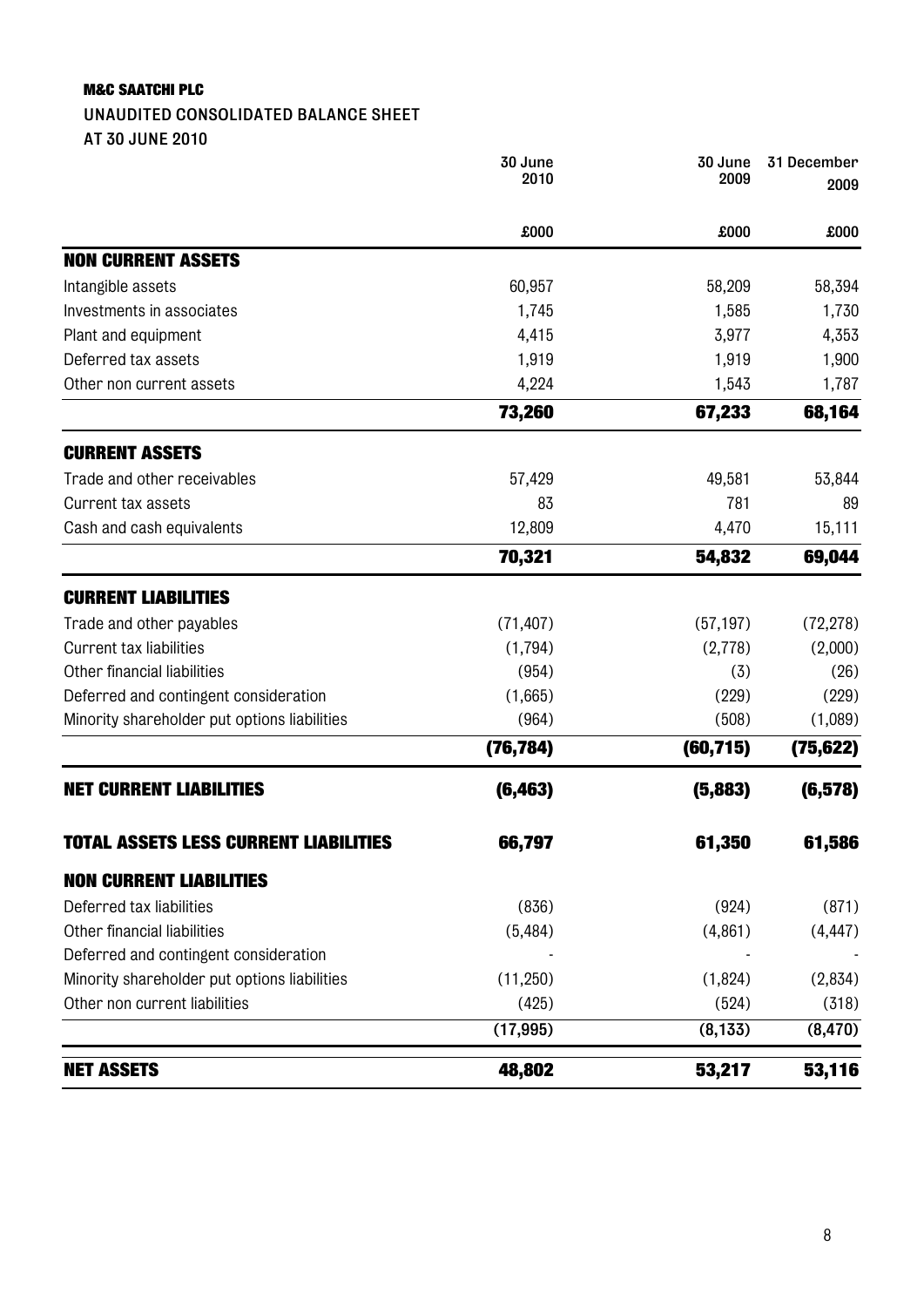### UNAUDITED CONSOLIDATED BALANCE SHEET (CONTINUED)

AT 30 JUNE 2010

|                                                            | 30 June<br>2010 | 30 June<br>2009 | 31 December<br>2009 |
|------------------------------------------------------------|-----------------|-----------------|---------------------|
|                                                            | £000            | £000            | 000x                |
| <b>EQUITY</b>                                              |                 |                 |                     |
| Share capital                                              | 623             | 622             | 622                 |
| Share premium                                              | 12,758          | 12,758          | 12,758              |
| Merger reserve                                             | 21,922          | 22,257          | 22,258              |
| Treasury reserve                                           | (792)           | (792)           | (792)               |
| Minority interest put option reserve                       | (11,260)        | (4,062)         | (3,480)             |
| Non controlling interest acquired                          | (119)           |                 |                     |
| Foreign exchange reserve                                   | 1,835           | 1,458           | 2,148               |
| Retained earnings                                          | 23,044          | 20,110          | 18,832              |
| <b>EQUITY ATTRIBUTABLE TO SHAREHOLDERS</b><br>OF THE GROUP | 48,011          | 52,351          | 52,346              |
| <b>NON CONTROLLING INTERESTS</b>                           | 791             | 866             | 770                 |
| <b>TOTAL EQUITY</b>                                        | 48,802          | 53,217          | 53,116              |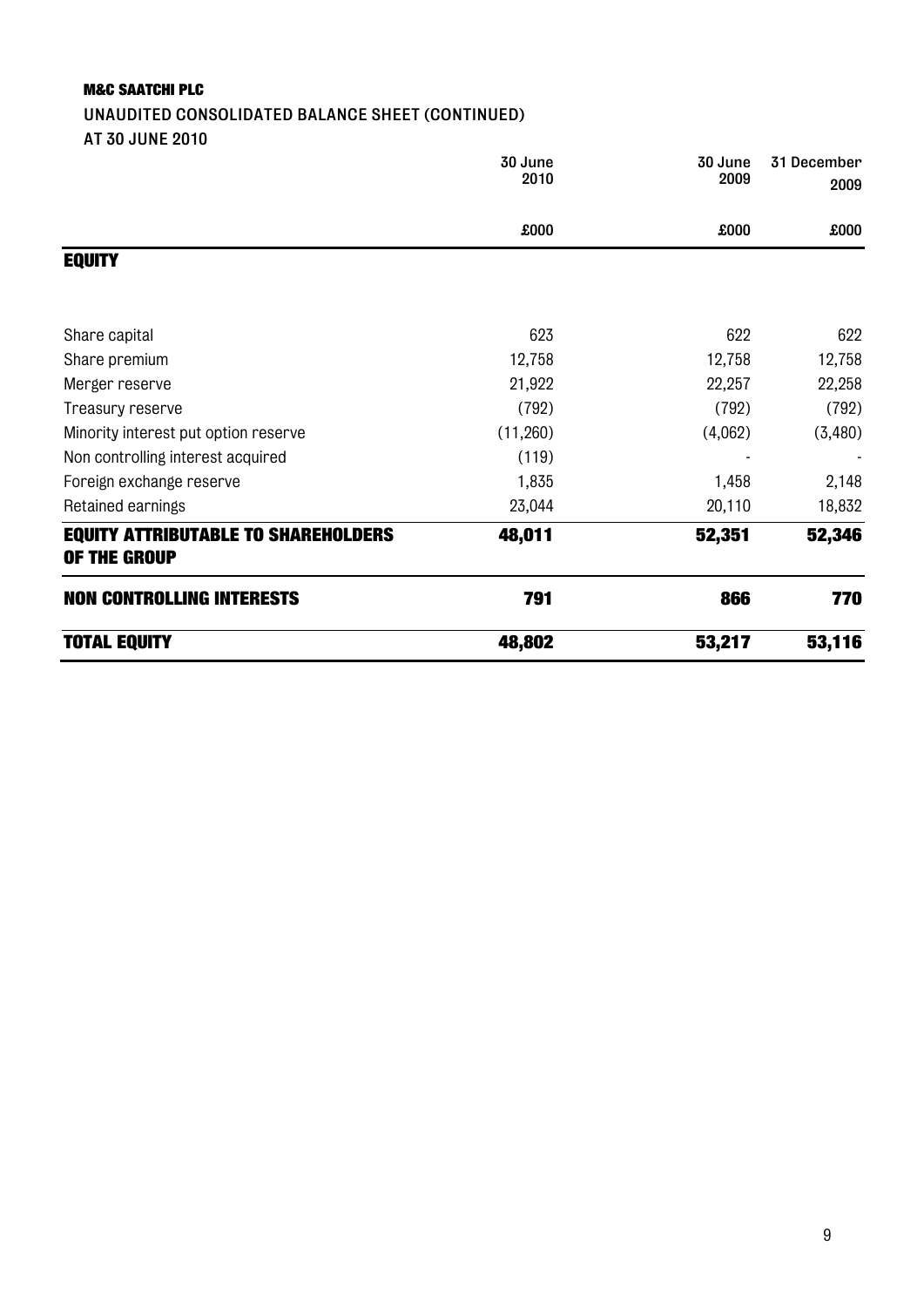#### UNAUDITED CONSOLIDATED STATEMENT OF CHANGES IN EQUITY SIX MONTHS ENDED 30 JUNE 2010

|                                                          | Share<br>capital | Share<br>premium         | Merger<br>reserve | Treasury<br>reserve      | Minority<br>interest put<br>option<br>reserve | Non<br>controlling<br>interest<br>acquired | Translation<br>of foreign<br>operations | Retained<br>earnings     | Subtotal | Non<br>Controlling<br>interests | Total    |
|----------------------------------------------------------|------------------|--------------------------|-------------------|--------------------------|-----------------------------------------------|--------------------------------------------|-----------------------------------------|--------------------------|----------|---------------------------------|----------|
|                                                          | £000             | £000                     | £000              | £000                     | £000                                          | £000                                       | £000                                    | £000                     | £000     | £000                            | £000     |
| 31 December 2008                                         | 615              | 12,758                   | 21,777            | (792)                    | (4, 463)                                      | $\overline{\phantom{m}}$                   | 2,249                                   | 15,869                   | 48,013   | 810                             | 48,823   |
| Reserve movements for the Year ending 31 December 2009   |                  |                          |                   |                          |                                               |                                            |                                         |                          |          |                                 |          |
| Issue of shares for acquisitions                         |                  |                          | 481               |                          |                                               |                                            |                                         |                          | 488      | (58)                            | 430      |
| Issue of shares to minority                              |                  |                          |                   |                          |                                               |                                            |                                         |                          |          | 104                             | 104      |
| Exchange rate movements                                  |                  |                          |                   |                          | (10)                                          |                                            |                                         | $\overline{\phantom{0}}$ | (10)     | (46)                            | (56)     |
| Exercise of minority put options                         |                  |                          |                   | $\overline{\phantom{0}}$ | 401                                           |                                            | $\overline{\phantom{0}}$                | 537                      | 938      | $\overline{\phantom{m}}$        | 938      |
| Issue of minority put options                            |                  |                          |                   | $\overline{\phantom{0}}$ | (1,737)                                       |                                            |                                         | $\qquad \qquad -$        | (1,737)  | $\qquad \qquad -$               | (1,737)  |
| Cancellation of minority put options                     |                  |                          |                   |                          | 2,329                                         |                                            |                                         | (1,829)                  | 500      | $\overline{\phantom{0}}$        | 500      |
| Equity settled share based payments                      |                  |                          |                   |                          |                                               |                                            | $\overline{\phantom{a}}$                | 251                      | 251      |                                 | 251      |
| Dividends                                                |                  |                          |                   |                          |                                               |                                            | $\overline{\phantom{a}}$                | (2,219)                  | (2, 219) | (410)                           | (2,629)  |
| Total comprehensive income for the year                  |                  |                          |                   |                          | $\overline{\phantom{0}}$                      | $\overline{\phantom{m}}$                   | (101)                                   | 6,223                    | 6,122    | 370                             | 6,492    |
| 31 December 2009                                         | 622              | 12,758                   | 22,258            | (792)                    | (3,480)                                       | $\qquad \qquad -$                          | 2,148                                   | 18,832                   | 52,346   | 770                             | 53,116   |
| Reserve movements for the Six months ending 30 June 2010 |                  |                          |                   |                          |                                               |                                            |                                         |                          |          |                                 |          |
| Issue of shares to new minorities                        |                  |                          |                   |                          |                                               |                                            |                                         |                          |          | 23                              | 23       |
| Acquisitions                                             |                  |                          |                   |                          |                                               |                                            |                                         |                          |          | 200                             | 200      |
| Exchange rate movements                                  |                  |                          |                   |                          | (1)                                           |                                            |                                         |                          | (1)      | $\overline{7}$                  | 6        |
| Exercise of share options                                |                  |                          |                   |                          |                                               |                                            |                                         | (1)                      |          |                                 |          |
| Issue of minority put options                            |                  |                          |                   |                          | (7, 852)                                      |                                            |                                         | $\overline{\phantom{0}}$ | (7, 852) | $\overline{\phantom{0}}$        | (7, 852) |
| Non controlling interest disposed                        |                  | $\overline{\phantom{0}}$ | (336)             |                          | $\overline{\phantom{0}}$                      |                                            | $\overline{\phantom{m}}$                | 3,200                    | 2,864    | $\overline{\phantom{m}}$        | 2,864    |
| Non controlling interest acquired                        |                  |                          |                   |                          | 73                                            | (119)                                      | $\overline{\phantom{0}}$                | $\overline{\phantom{0}}$ | (46)     |                                 | (46)     |
| Equity settled share based payments                      |                  |                          |                   |                          |                                               |                                            |                                         | 185                      | 185      |                                 | 185      |
| Reclassification of cash to share settled options        |                  |                          |                   |                          |                                               |                                            | $\overline{\phantom{0}}$                | (215)                    | (215)    | $\overline{\phantom{0}}$        | (215)    |
| Reclassification of share to cash settled options        |                  |                          |                   |                          |                                               |                                            | $\sim$                                  | 134                      | 134      | ÷                               | 134      |
| Dividends                                                |                  |                          |                   |                          |                                               |                                            | $\overline{\phantom{0}}$                | (1,692)                  | (1,692)  | (217)                           | (1,909)  |
| Total comprehensive income for the period                |                  |                          |                   |                          | $\overline{\phantom{0}}$                      | $\overline{\phantom{0}}$                   | (313)                                   | 2,601                    | 2,288    | 8                               | 2,296    |
| 30 June 2010                                             | 623              | 12,758                   | 21,922            | (792)                    | (11,260)                                      | (119)                                      | 1,835                                   | 23,044                   | 48,011   | 791                             | 48,802   |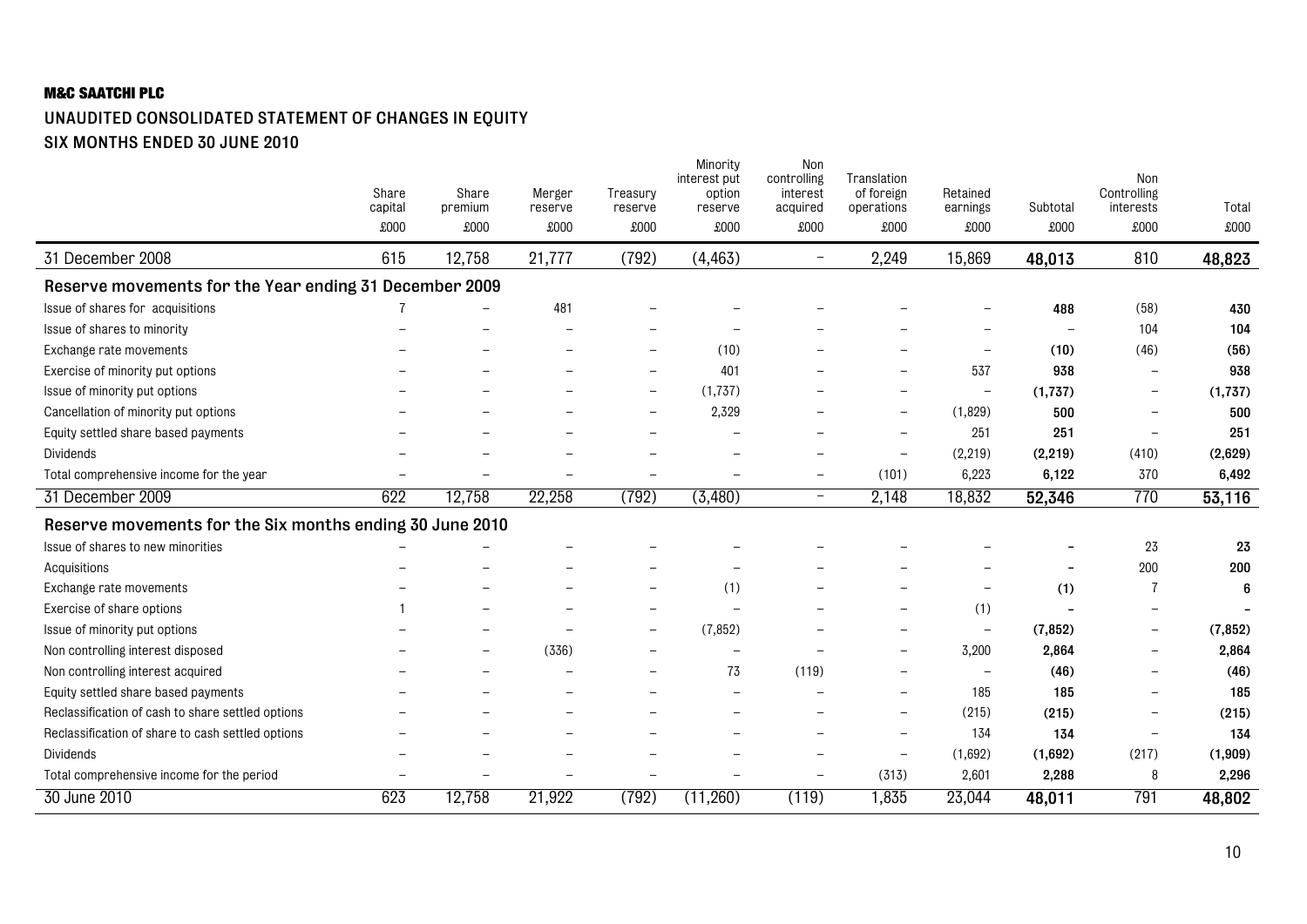#### UNAUDITED CONSOLIDATED STATEMENT OF CHANGES IN EQUITY (CONTINUED) SIX MONTHS ENDED 30 JUNE 2010

|                                                         | Share<br>capital<br>£000 | Share<br>premium<br>£000 | Merger<br>reserve<br>£000 | Treasurv<br>reserve<br>£000 | Minority<br>interest put<br>option<br>reserve<br>£000 | Non<br>controlling<br>interest<br>acquired<br>£000 | Translation<br>of foreign<br>operations<br>£000 | Retained<br>earnings<br>£000 | Subtotal<br>£000         | Non<br>Controlling<br>interests<br>£000 | Total<br>£000 |
|---------------------------------------------------------|--------------------------|--------------------------|---------------------------|-----------------------------|-------------------------------------------------------|----------------------------------------------------|-------------------------------------------------|------------------------------|--------------------------|-----------------------------------------|---------------|
| 31 December 2008                                        | 615                      | 12,758                   | 21,777                    | (792)                       | (4, 463)                                              | $\overline{\phantom{0}}$                           | 2,249                                           | 15,869                       | 48,013                   | 810                                     | 48,823        |
| Reserve movements for the Six month ending 30 June 2009 |                          |                          |                           |                             |                                                       |                                                    |                                                 |                              |                          |                                         |               |
| Issue of shares to new minorities                       | $\overline{\phantom{0}}$ | $\overline{\phantom{m}}$ | -                         |                             |                                                       |                                                    |                                                 | -                            | $\overline{\phantom{a}}$ | 102                                     | 102           |
| Issue of shares for acquisitions                        |                          | $\overline{\phantom{0}}$ | 480                       | $\overline{\phantom{m}}$    | -                                                     |                                                    | $\overline{\phantom{0}}$                        |                              | 487                      | $\qquad \qquad$                         | 487           |
| Exercise of minority put options                        |                          | -                        | $\overline{\phantom{a}}$  | $-$                         | 401                                                   | -                                                  | $\overline{\phantom{0}}$                        | 537                          | 938                      | (57)                                    | 881           |
| Equity settled share based payments                     | -                        | -                        | $\overline{\phantom{a}}$  |                             | -                                                     | -                                                  | $\overline{\phantom{0}}$                        | 111                          | 111                      | $\overline{\phantom{0}}$                | 111           |
| <b>Dividends</b>                                        |                          |                          |                           |                             |                                                       |                                                    |                                                 |                              | $\overline{\phantom{a}}$ | (188)                                   | (188)         |
| Total comprehensive income for the period               | -                        | -                        |                           |                             | $\overline{\phantom{0}}$                              | $\overline{\phantom{0}}$                           | (791)                                           | 3,593                        | 2,802                    | 199                                     | 3,001         |
| 30 June 2009                                            | 622                      | 12,758                   | 22,257                    | (792)                       | (4,062)                                               | $\overline{\phantom{0}}$                           | 1,458                                           | 20,110                       | 52,351                   | 866                                     | 53,217        |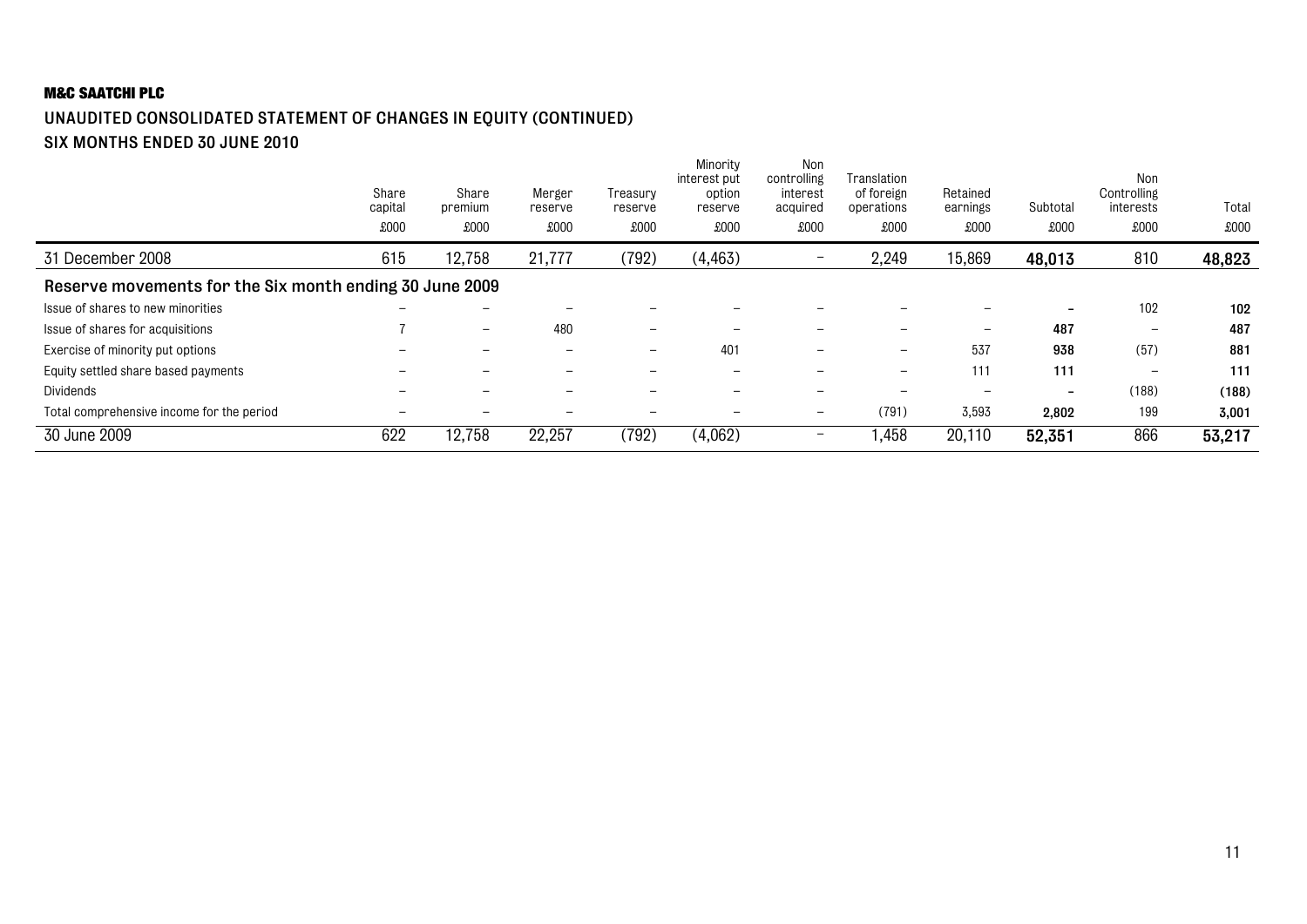#### UNAUDITED CONSOLIDATED CASH FLOW STATEMENT SIX MONTHS ENDED 30 JUNE 2010

|                                                                         |              | Six months<br>ended | Six months<br>ended | Year<br>ended       |
|-------------------------------------------------------------------------|--------------|---------------------|---------------------|---------------------|
|                                                                         |              | 30 June<br>2010     | 30 June<br>2009     | 31 December<br>2009 |
|                                                                         | <b>Notes</b> | £000                | £000                | £000                |
| <b>CASH GENERATED FROM OPERATIONS</b>                                   | 10           | 1,227               | 688                 | 16,971              |
| Tax paid                                                                |              | (2, 136)            | (1, 923)            | (4,024)             |
| <b>NET CASH (OUT) / IN FLOW FROM OPERATING</b><br><b>ACTIVITIES</b>     |              | (909)               | (1, 235)            | 12,947              |
| Acquisitions                                                            | 11           | (1,525)             | (333)               | (536)               |
| Disposals of non controlling shareholding                               |              | 581                 |                     |                     |
| Proceeds from sale of plant and equipment                               |              |                     | 9                   | 10                  |
| Purchase of plant and equipment                                         |              | (747)               | (863)               | (1,715)             |
| Purchase of capitalised software                                        |              | (68)                | (28)                | (82)                |
| Dividends received from associates                                      |              |                     |                     | 38                  |
| Interest earned from cash held by trading entities                      |              | 110                 | 134                 | 215                 |
| <b>NET CASH CONSUMED BY INVESTING</b>                                   |              | (1,649)             | (1,081)             | (2,070)             |
| <b>ACTIVITIES</b>                                                       |              |                     |                     |                     |
| Dividends paid                                                          |              | (1,692)             |                     | (2, 219)            |
| Minority dividends paid                                                 |              | (217)               | (189)               | (410)               |
| Subsidiaries' sale of own shares to minorities                          |              | 10                  | 111                 | 118                 |
| Repayment of finance leases                                             |              | (16)                | (12)                | (29)                |
| Inception of bank loans                                                 |              | 3,421               |                     | 1                   |
| Repayment of bank loans                                                 |              | (1,370)             | (1,705)             | (2, 154)            |
| Interest paid                                                           |              | (140)               | (197)               | (350)               |
| Interest on finance leases                                              |              |                     |                     | (1)                 |
| <b>NET CASH CONSUMED FROM FINANCING</b><br><b>ACTIVITIES</b>            |              | (4)                 | (1, 992)            | (5,044)             |
| <b>NET (DECREASE) / INCREASE IN CASH AND</b><br><b>CASH EQUIVALENTS</b> |              | (2, 562)            | (4, 308)            | 5,833               |
|                                                                         |              |                     |                     |                     |
| Cash and cash equivalents at the beginning of the<br>period             |              | 15,111              | 9,271               | 9,271               |
| Effect of exchange rate changes                                         |              | 260                 | (493)               | 7                   |
| <b>CASH AND CASH EQUIVALENTS AT THE END OF</b><br><b>THE PERIOD</b>     |              | 12,809              | 4,470               | 15,111              |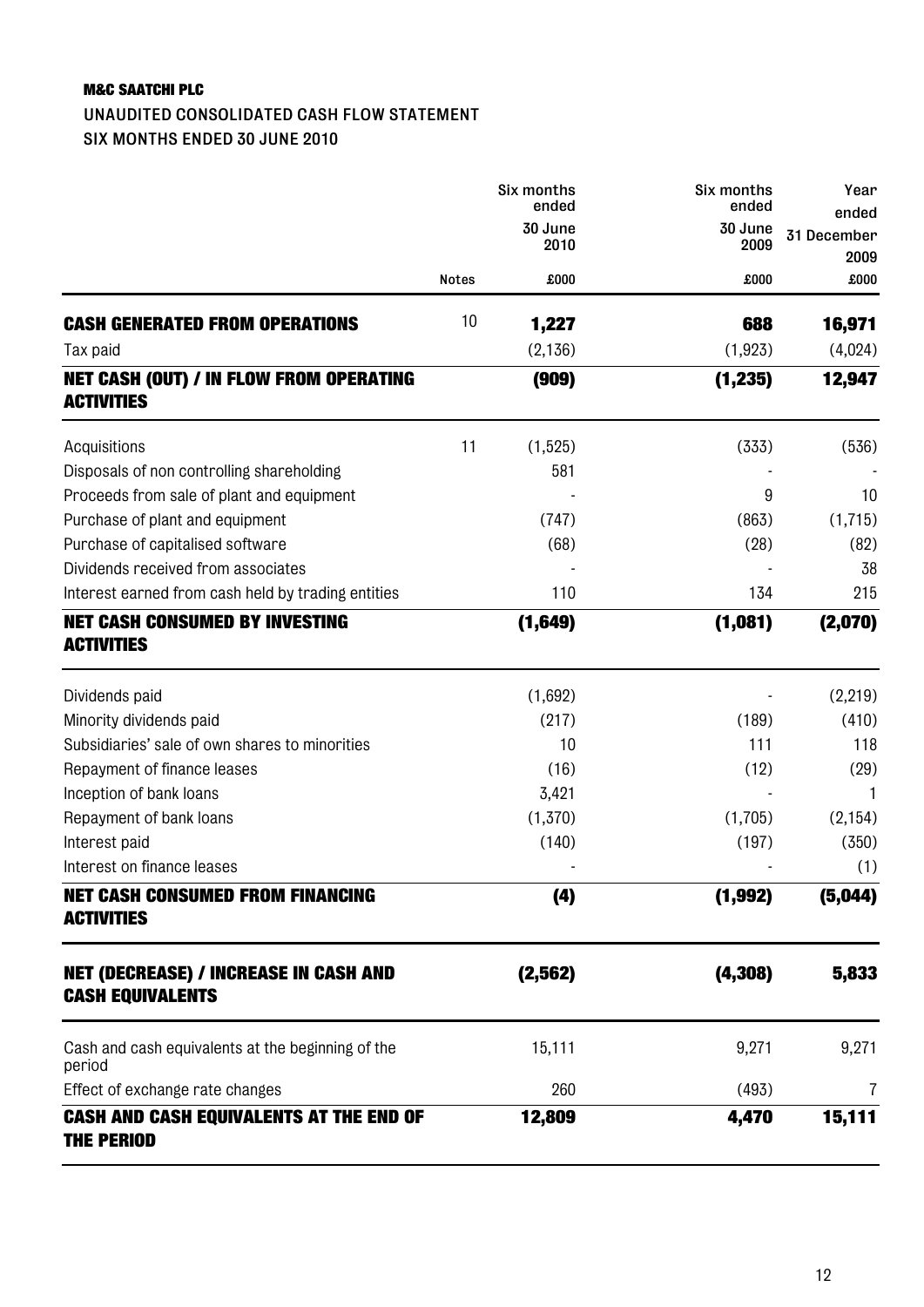#### 1. GENERAL INFORMATION

The Company is a public limited company incorporated and domiciled in the UK. The address of its registered office is 36 Golden Square, London W1F 9EE.

The Company has its primary listing on the AIM market of the London Stock Exchange.

This consolidated half-yearly financial information was approved for issue on 29 September 2010.

These results do not constitute the Group's statutory accounts. The information presented in relation to 31 December 2009 is extracted from the statutory financial statements for the year then ended and which have been delivered to the Registrar of Companies. The auditors' report on the statutory financial statements for the year ended 31 December 2009 was unqualified, did not include references to any matters to which the auditors drew attention by way of emphasis without qualifying their report(s) and did not contain statements under Section 498 (2) or (3) of the Companies Act 2006.

#### 2. BASIS OF PREPARATION

This consolidated half-yearly financial information for the half-year ended 30 June 2010 has been prepared in accordance with the AIM Rules for companies. The half-yearly consolidated financial information should be read in conjunction with the annual financial statements for the year ended 31 December 2009.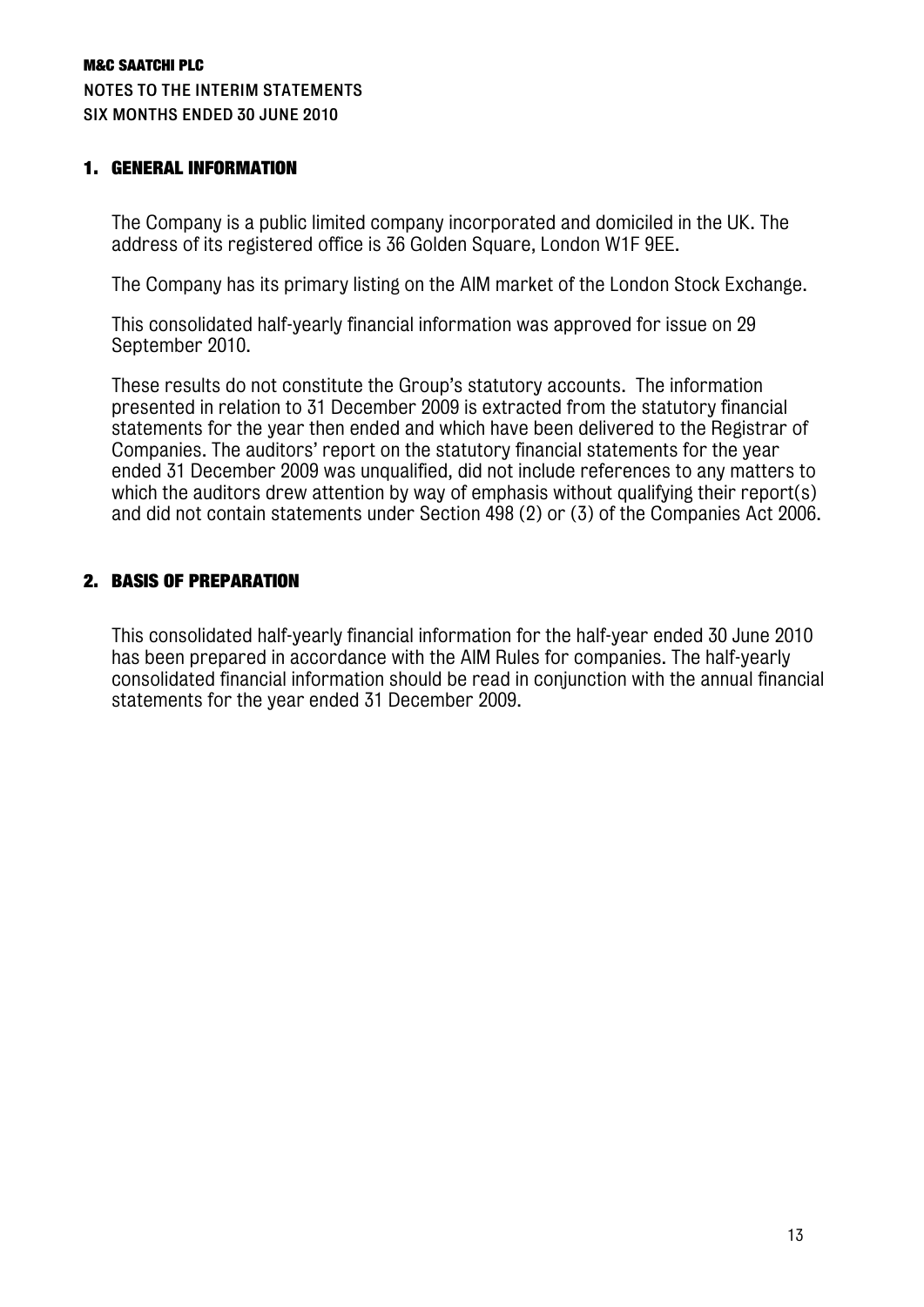#### 3. ACCOUNTING POLICIES

The financial information in these interim results is that of the holding company and all of its subsidiaries (the Group). It has been prepared in accordance with the recognition and measurement requirements of International Financial Reporting Standards as adopted for use in the EU (IFRSs). The accounting policies applied by the Group in this financial information are the same as those applied by the Group in its financial statements for the year ended 31 December 2009 and which will form the basis of the 2010 financial statements, except as described below.

The Group has decided to define its new offices segment, as new offices created in the year (in our 2009 financial statements we stated that this segment would be for the first 2 years of a new office's life). This change has no effect, and would have no affect if it was reapplied to our 2009 financial statements.

A number of new and amended standards become effective for periods beginning on or after 1 January 2010. The principal changes that are relevant to the Group are:

IFRS 3 Business Combinations (Revised); apart from no longer capitalising acquisition expenses, there has been no effect on the reported results or previous financial position of the Group.

IAS 27 Consolidated and separate financial statements (as amended) has had no effect on the previous financial position of the Group. However it has affected the reported results of the Group in the following ways:-

a) Non controlling interests. Where we have a loss making subsidiary whose losses are funded by the Group, previously and as stated in 2009 results 100% of those losses would be attributable to Equity holders of the Group, in 2010 the losses are shared between the Group and the non controlling interest, in proportion to the interests in the subsidiary. This change has resulted in the half years 2010 profits attributable to equity shareholders of the Group increasing by £273k.

b) Disposals of subsidiaries equity that does not affect control, no longer affect the value of Goodwill or create a profit / loss on disposal in the income statement. Proceeds less transfer to non controlling interests are credited directly to retained earnings. In the event that equity had previously been acquired under this revised standard then such a disposal will result in a release from Non controlling interest acquired reserve to retained earnings.

c) Acquisition of subsidiaries equity that does not affect control, no longer changes the value of Goodwill. If a minority interest put option exists then the amount paid is provided by the minority shareholder put option liability, and its related minority interest put option reserve is taken to Non controlling interest acquired reserve. If no minority interest put option exists then the amount paid is taken to Non controlling interest acquired reserve. In both cases the share of net assets in Non controlling interest reserve, is transferred to the Non controlling interest acquired reserve.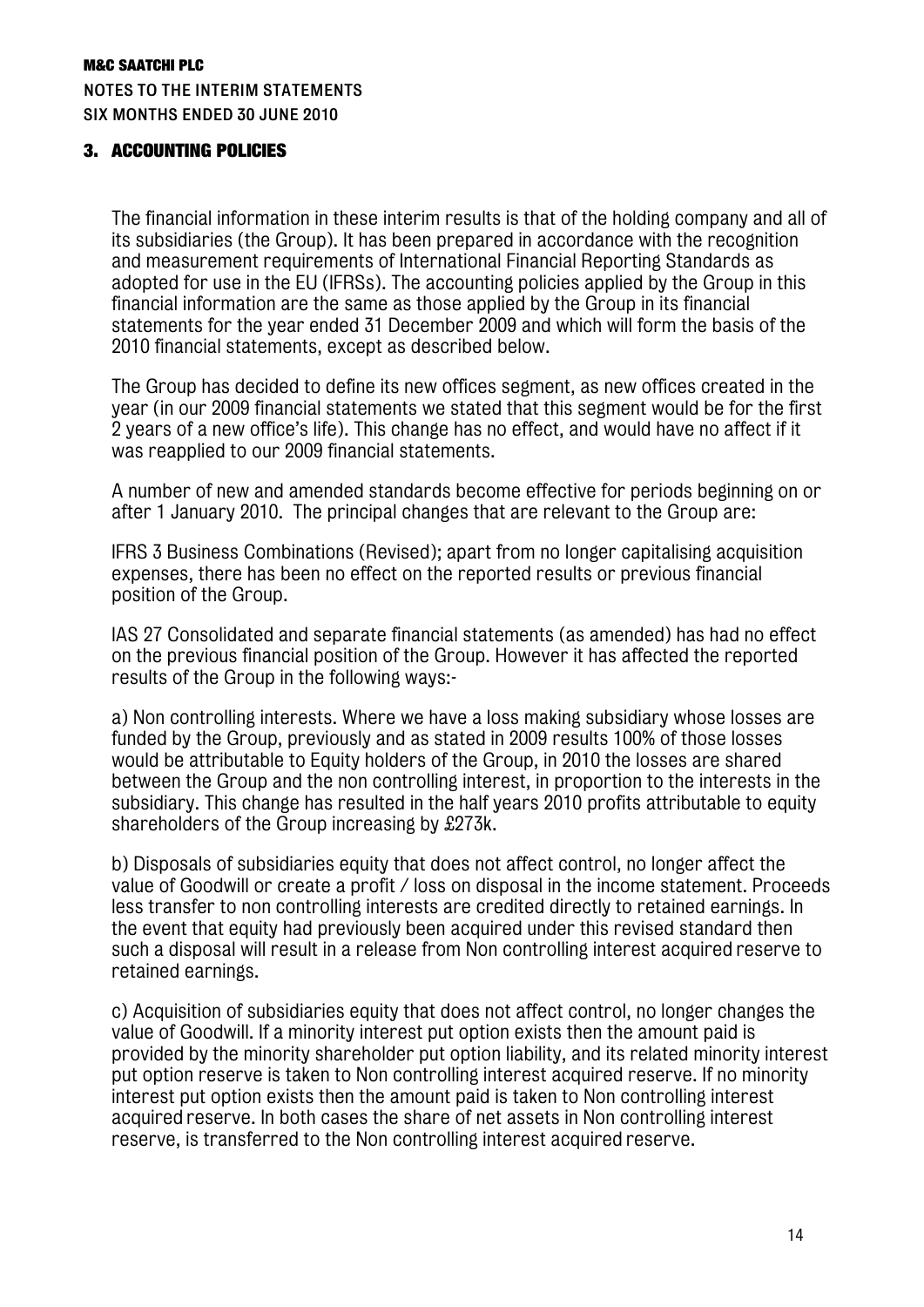#### 4. EARNINGS PER SHARE AND RECONCILIATION BETWEEN HEADLINE AND STATUTORY RESULTS

| Six months ended 30<br><b>June 2010</b>                                                      | Reported<br>results<br>£000 | Amortisation<br>of acquired<br>intangibles<br>£000 | Fair value<br>adjustments<br>to minority<br>put option<br>liabilities<br>£000 | Revaluation<br>of call<br>option<br>£000 | Headline &<br>Segmental<br>results<br>£000 |
|----------------------------------------------------------------------------------------------|-----------------------------|----------------------------------------------------|-------------------------------------------------------------------------------|------------------------------------------|--------------------------------------------|
| <b>REVENUE</b>                                                                               | 58,227                      |                                                    |                                                                               |                                          | 58,227                                     |
| <b>OPERATING PROFIT</b>                                                                      | 6,139                       | 120                                                |                                                                               |                                          | 6,259                                      |
| Share of results of associates<br>Finance income                                             | 31<br>127                   |                                                    |                                                                               |                                          | 31<br>127                                  |
| Finance expense<br><b>PROFIT BEFORE TAXATION</b>                                             | (1, 456)<br>4,841           | 120                                                | 1,299<br>1,299                                                                | (6)<br>(6)                               | (163)<br>6,254                             |
| Taxation                                                                                     | (2, 232)                    | (19)                                               |                                                                               |                                          | (2,251)                                    |
| <b>PROFIT AFTER TAXATION</b>                                                                 | 2,609                       | 101                                                | 1,299                                                                         | (6)                                      | 4,003                                      |
| Non controlling interest                                                                     | (8)                         | $\mathbf{r}$                                       | ä,                                                                            | $\mathbf{r}$                             | (8)                                        |
| <b>PROFIT ATTRIBUTABLE TO EQUITY HOLDERS OF THE GROUP</b><br><b>BASIC EARNINGS PER SHARE</b> | 2,601                       | 101                                                | 1,299                                                                         | (6)                                      | 3,995                                      |
| Weighted average number of<br>shares (thousands)                                             | 61,572                      |                                                    |                                                                               |                                          | 61,572                                     |
| <b>BASIC EPS</b>                                                                             | 4.22p                       |                                                    |                                                                               |                                          | 6.49p                                      |
| <b>DILUTED EARNINGS PER SHARE</b>                                                            |                             |                                                    |                                                                               |                                          |                                            |
| Weighted average number of<br>shares (thousands) as above<br>hhA                             | 61,572                      |                                                    |                                                                               |                                          | 61,572                                     |
| - UK growth shares                                                                           | 976                         |                                                    |                                                                               |                                          | 976                                        |
| - Float options<br>- LTIP options                                                            | 128<br>929                  |                                                    |                                                                               |                                          | 128<br>929                                 |
| Total                                                                                        | 63,605                      |                                                    |                                                                               |                                          | 63,605                                     |
| <b>DILUTED EARNINGS PER</b><br><b>SHARE</b>                                                  | 4.09p                       |                                                    |                                                                               |                                          | 6.28p                                      |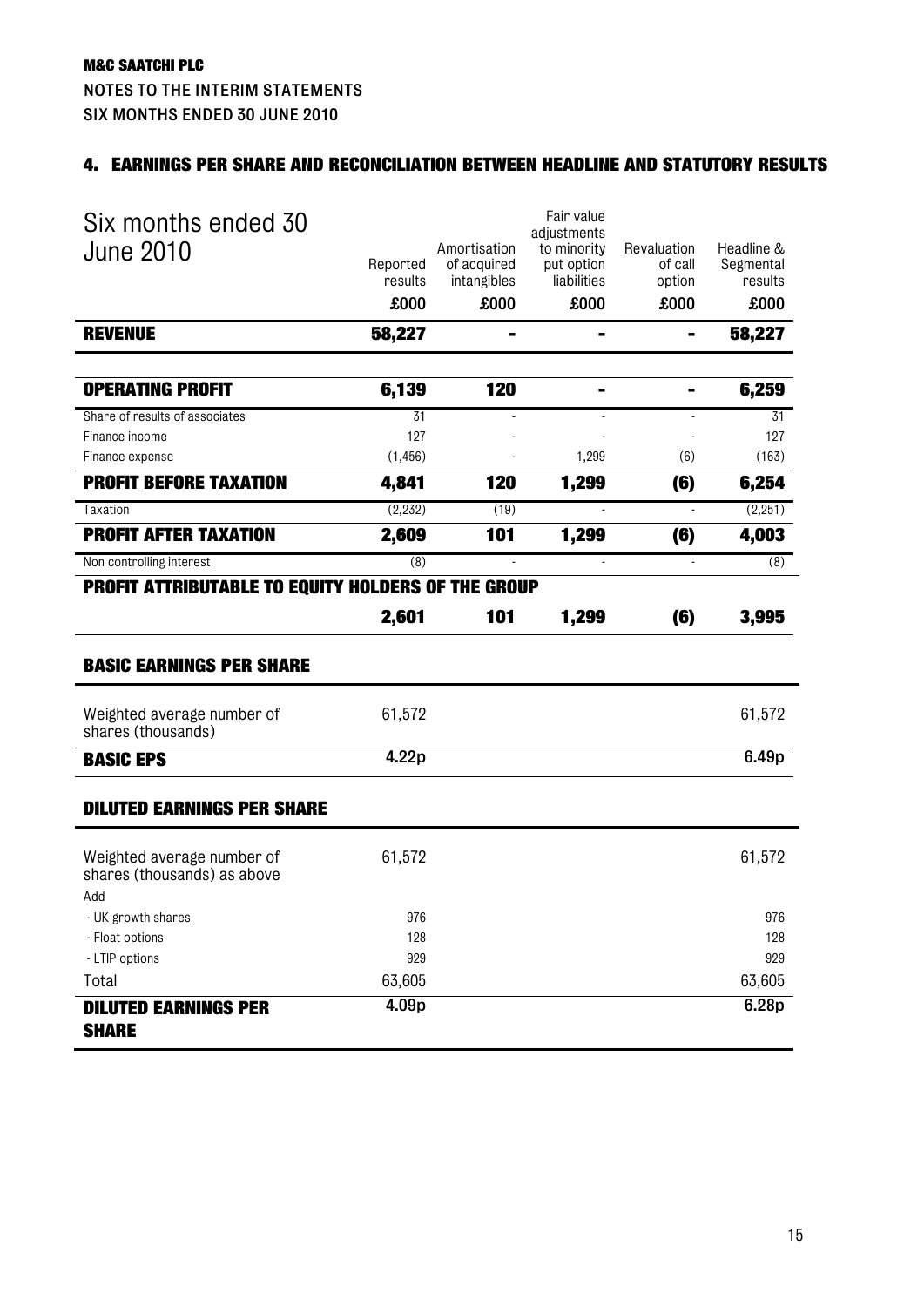#### NOTES TO THE INTERIM STATEMENTS SIX MONTHS ENDED 30 JUNE 2010

| Six months ended                                             |          |              | Fair value                 | Notional       |            |
|--------------------------------------------------------------|----------|--------------|----------------------------|----------------|------------|
| 30 June 2009                                                 |          | Amortisation | adjustments<br>to minority | interest on    | Headline & |
|                                                              | Reported | of acquired  | put option                 | deferred       | Segmental  |
|                                                              | results  | intangibles  | liabilities                | consideration  | results    |
|                                                              | £000     | £000         | £000                       | £000           | £000       |
| <b>REVENUE</b>                                               | 49,801   | ۰,           | $\blacksquare$             | ٠              | 49,801     |
| <b>OPERATING PROFIT</b>                                      | 5,462    | 65           | $\blacksquare$             |                | 5,527      |
| Share of results of associates                               | (107)    |              |                            |                | (107)      |
| Finance income                                               | 564      |              | (429)                      |                | 135        |
| Finance expense                                              | (198)    |              |                            |                | (198)      |
| <b>PROFIT BEFORE</b>                                         | 5,721    | 65           | (429)                      |                | 5,357      |
| <b>TAXATION</b>                                              |          |              |                            |                |            |
| Taxation                                                     | (1,865)  | (19)         | $\blacksquare$             | $\blacksquare$ | (1,884)    |
| <b>PROFIT AFTER</b>                                          | 3,856    | 46           | (429)                      |                | 3,473      |
| <b>TAXATION</b>                                              |          |              |                            |                |            |
| Non controlling interest                                     | (263)    | ٠            |                            |                | (263)      |
| <b>PROFIT ATTRIBUTABLE TO EQUITY HOLDERS OF THE GROUP</b>    |          |              |                            |                |            |
|                                                              | 3,593    | 46           | (429)                      |                | 3,210      |
| <b>BASIC EARNINGS PER SHARE</b>                              |          |              |                            |                |            |
| Weighted average number<br>of shares (thousands)             | 60,911   |              |                            |                | 60,911     |
| <b>BASIC EPS</b>                                             | 5.90p    |              |                            |                | 5.27p      |
| <b>DILUTED EARNINGS PER SHARE</b>                            |          |              |                            |                |            |
| Weighted average number<br>of shares (thousands) as<br>above | 60,911   |              |                            |                | 60,911     |
| Add                                                          |          |              |                            |                |            |
| - Float options                                              | 411      |              |                            |                | 411        |
| - LTIP options                                               | 1,144    |              |                            |                | 1,144      |
| Total                                                        | 62,466   |              |                            |                | 62,466     |
| <b>DILUTED EARNINGS</b><br><b>PER SHARE</b>                  | 5.75p    |              |                            |                | 5.14p      |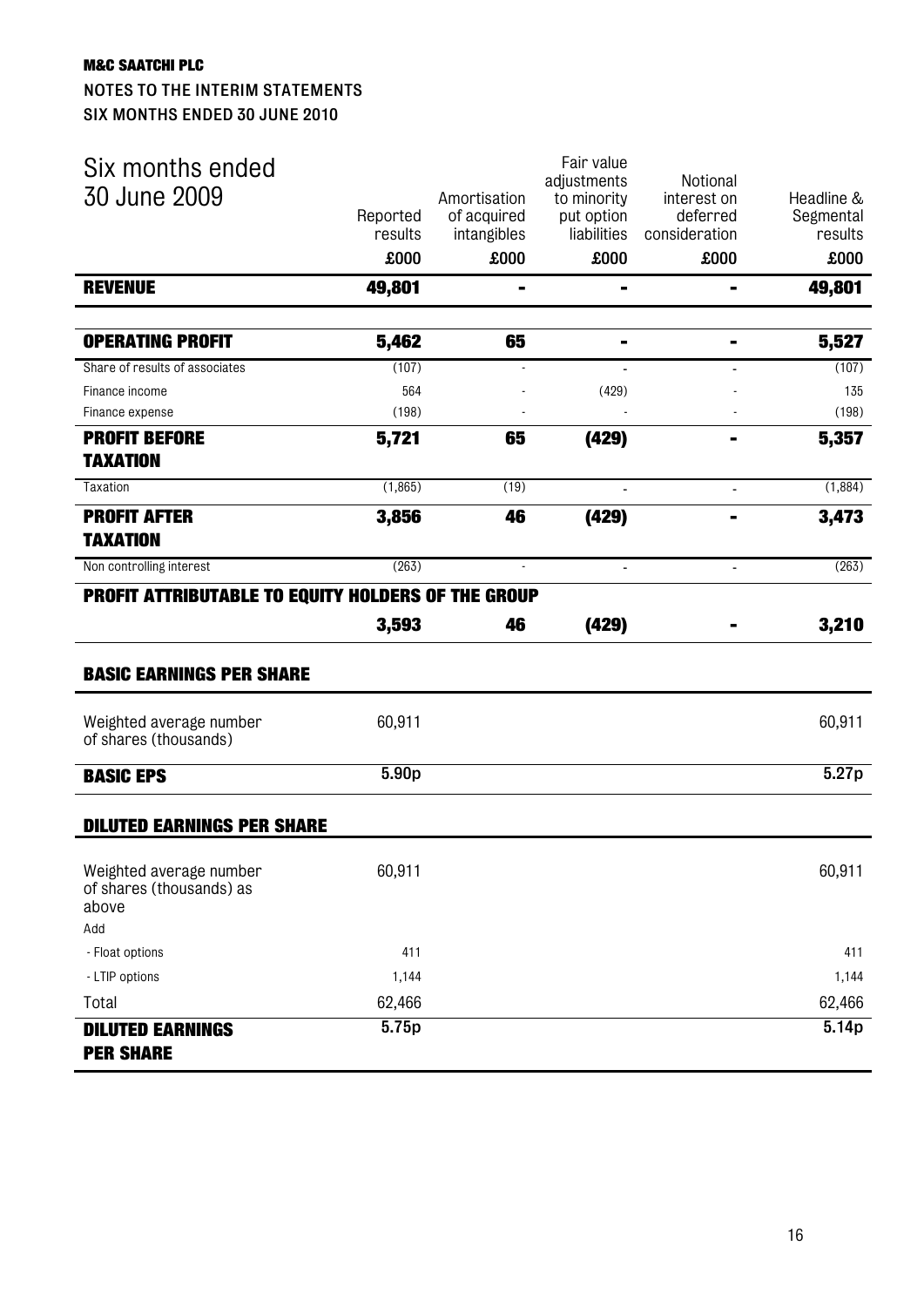#### NOTES TO THE INTERIM STATEMENTS SIX MONTHS ENDED 30 JUNE 2010

| <b>DILUTED EARNINGS PER</b><br><b>SHARE</b>               |                     |                                 |                         |                                          |                          |                      |
|-----------------------------------------------------------|---------------------|---------------------------------|-------------------------|------------------------------------------|--------------------------|----------------------|
|                                                           | 9.69 <sub>p</sub>   |                                 |                         |                                          |                          | 9.67p                |
| - LTIP options<br>Total                                   | 1,034<br>64,246     |                                 |                         |                                          |                          | 1,034<br>64,246      |
| - Float options                                           | 411                 |                                 |                         |                                          |                          | 411                  |
| - UK growth shares                                        | 1,583               |                                 |                         |                                          |                          | 1,583                |
| above<br>Add                                              |                     |                                 |                         |                                          |                          |                      |
| Weighted average number of<br>shares (thousands) as       | 61,218              |                                 |                         |                                          |                          | 61,218               |
| <b>DILUTED EARNINGS PER SHARE</b>                         |                     |                                 |                         |                                          |                          |                      |
| <b>BASIC EPS</b>                                          | 10.17p              |                                 |                         |                                          |                          | 10.15p               |
| Weighted average number of<br>shares (thousands)          | 61,218              |                                 |                         |                                          |                          | 61,218               |
| <b>BASIC EARNINGS PER SHARE</b>                           |                     |                                 |                         |                                          |                          |                      |
| <b>PROFIT ATTRIBUTABLE TO EQUITY HOLDERS OF THE GROUP</b> | 6,223               | 122                             | 23                      | (157)                                    | 4                        | 6,215                |
| Non controlling interest                                  | (370)               | $\sim$                          | $\blacksquare$          |                                          | $\blacksquare$           | (370)                |
| <b>PROFIT AFTER TAXATION</b>                              | 6,593               | 122                             | 23                      | (157)                                    | 4                        | 6,585                |
| Taxation                                                  | (3,666)             | (37)                            |                         |                                          | $\omega$                 | (3,703)              |
| TAXATION                                                  |                     |                                 |                         |                                          |                          |                      |
| <b>PROFIT BEFORE</b>                                      | 10,259              | 159                             | 23                      | (157)                                    | 4                        | 10,288               |
| Finance expense                                           | (369)               |                                 |                         |                                          | 4                        | (365)                |
| Finance income                                            | 386                 |                                 |                         | (157)                                    |                          | 229                  |
| <b>OPERATING PROFIT</b><br>Share of results of associates | 10,178<br>64        | 159<br>$\overline{\phantom{a}}$ | 23                      | ۰                                        | $\overline{\phantom{a}}$ | 10,360<br>64         |
| <b>REVENUE</b>                                            | 103,435             | $\blacksquare$                  | Ξ.                      | $\blacksquare$                           | $\blacksquare$           | 103,435              |
|                                                           | £000                | £000                            | £000                    | £000                                     | £000                     | £000                 |
|                                                           | Reported<br>results | of acquired<br>intangibles      | acquired<br>intangibles | put option<br>liabilities                | of call<br>option        | Segmental<br>results |
| Year ended 31<br>December 2009                            |                     | Amortisation                    | Loss on<br>disposal of  | Fair value<br>adjustments<br>to minority | Revaluation              | Headline &           |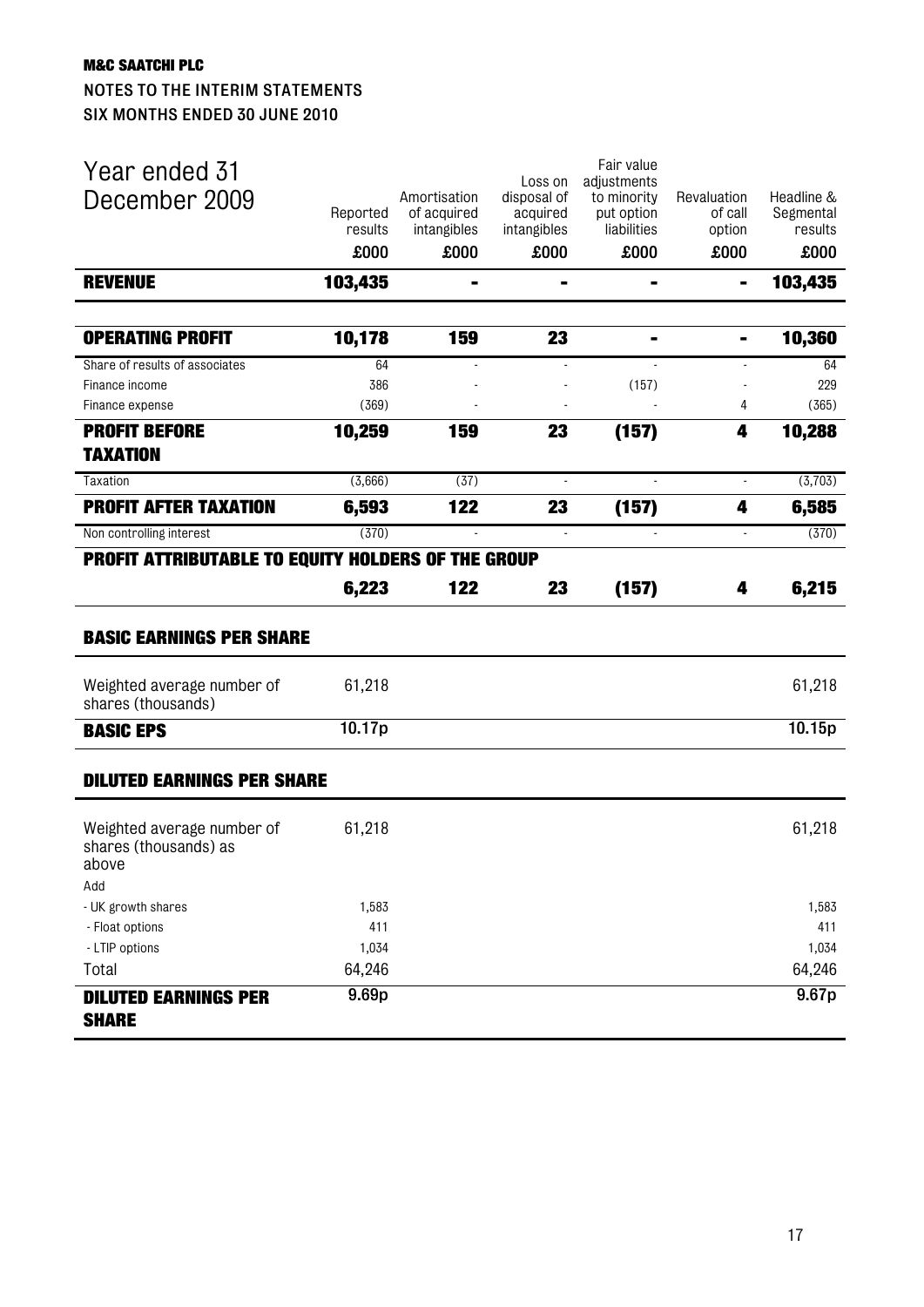#### NOTES TO THE INTERIM STATEMENTS

SIX MONTHS ENDED 30 JUNE 2010

#### 5. SEGMENTAL INFORMATION

This segmental information is reconciled to the statutory results in Note 4.

| Six months to<br>30 June 2010                                                    | UK             | Europe                              | Australasia                                                                                                                | Asia & Americas | <b>New</b><br><b>Offices</b> | Clear                                                  | Total          |
|----------------------------------------------------------------------------------|----------------|-------------------------------------|----------------------------------------------------------------------------------------------------------------------------|-----------------|------------------------------|--------------------------------------------------------|----------------|
| <b>REVENUE</b>                                                                   | £000<br>25,266 | £000<br>5,121                       | £000<br>20,539                                                                                                             | £000<br>1,718   | £000<br>231                  | £000<br>5,352                                          | £000<br>58,227 |
| <b>OPERATING</b><br><b>PROFIT</b><br><b>EXCLUDING</b><br><b>GROUP COSTS</b>      | 5,296          | 591                                 | 1,613                                                                                                                      | (103)           | (342)                        | 1,193                                                  | 8,248          |
| Group costs                                                                      | (1,764)        | (37)                                | (180)                                                                                                                      | (8)             |                              |                                                        | (1,989)        |
| Operating profit                                                                 | 3,532          | 554                                 | 1,433                                                                                                                      | (111)           | (342)                        | 1,193                                                  | 6,259          |
| Share of result of associate                                                     |                | 31                                  | ÷                                                                                                                          | ÷               | $\blacksquare$               | $\blacksquare$                                         | 31             |
| Finance income                                                                   | 61             | 2                                   | 58                                                                                                                         | 1               | 2                            | 3                                                      | 127            |
| Finance costs                                                                    | (112)          | (29)                                | (12)                                                                                                                       | (10)            |                              |                                                        | (163)          |
| <b>PROFIT BEFORE</b><br><b>TAXATION</b>                                          | 3,481          | 558                                 | 1,479                                                                                                                      | (120)           | (340)                        | 1,196                                                  | 6,254          |
| Taxation                                                                         | (1,081)        | (190)                               | (548)                                                                                                                      | (85)            |                              | (347)                                                  | (2,251)        |
| <b>PROFIT FOR</b><br><b>THE PERIOD</b>                                           | 2,400          | 368                                 | 931                                                                                                                        | (205)           | (340)                        | 849                                                    | 4,003          |
| Non controlling<br>interest                                                      | (26)           | (89)                                | (92)                                                                                                                       | 31              | 170                          | (2)                                                    | (8)            |
| <b>PROFIT</b><br><b>ATTRIBUTABLE TO</b><br><b>EQUITY HOLDERS</b><br>OF THE GROUP | 2,374          | 279                                 | 839                                                                                                                        | (174)           | (170)                        | 847                                                    | 3,995          |
| <b>HEADLINE BASIC</b><br><b>EPS</b>                                              |                |                                     |                                                                                                                            |                 |                              |                                                        | 6.49p          |
| <b>COSTS INCLUDED IN OPERATING PROFIT</b>                                        |                |                                     |                                                                                                                            |                 |                              |                                                        |                |
| Depreciation and<br>amortisation of software                                     | 262            | 115                                 | 304                                                                                                                        | 13              | 17                           | 66                                                     | 777            |
| Share option charges                                                             | 146            |                                     | 38                                                                                                                         | $\mathbf{1}$    |                              |                                                        | 185            |
| <b>OFFICE LOCATION</b>                                                           | London         | Paris<br>Berlin<br>Madrid<br>Geneva | Sydney<br>Melbourne<br>Auckland<br>Wellington<br>Kuala Lumpur<br>New Delhi<br>Mumbai<br>Hong Kong<br>Shanghai<br>Guangzhou | LA<br>Sao Paulo | Cape Town<br>Milan           | London<br>Amsterdam<br>New York<br>Hong Kong<br>Sydney |                |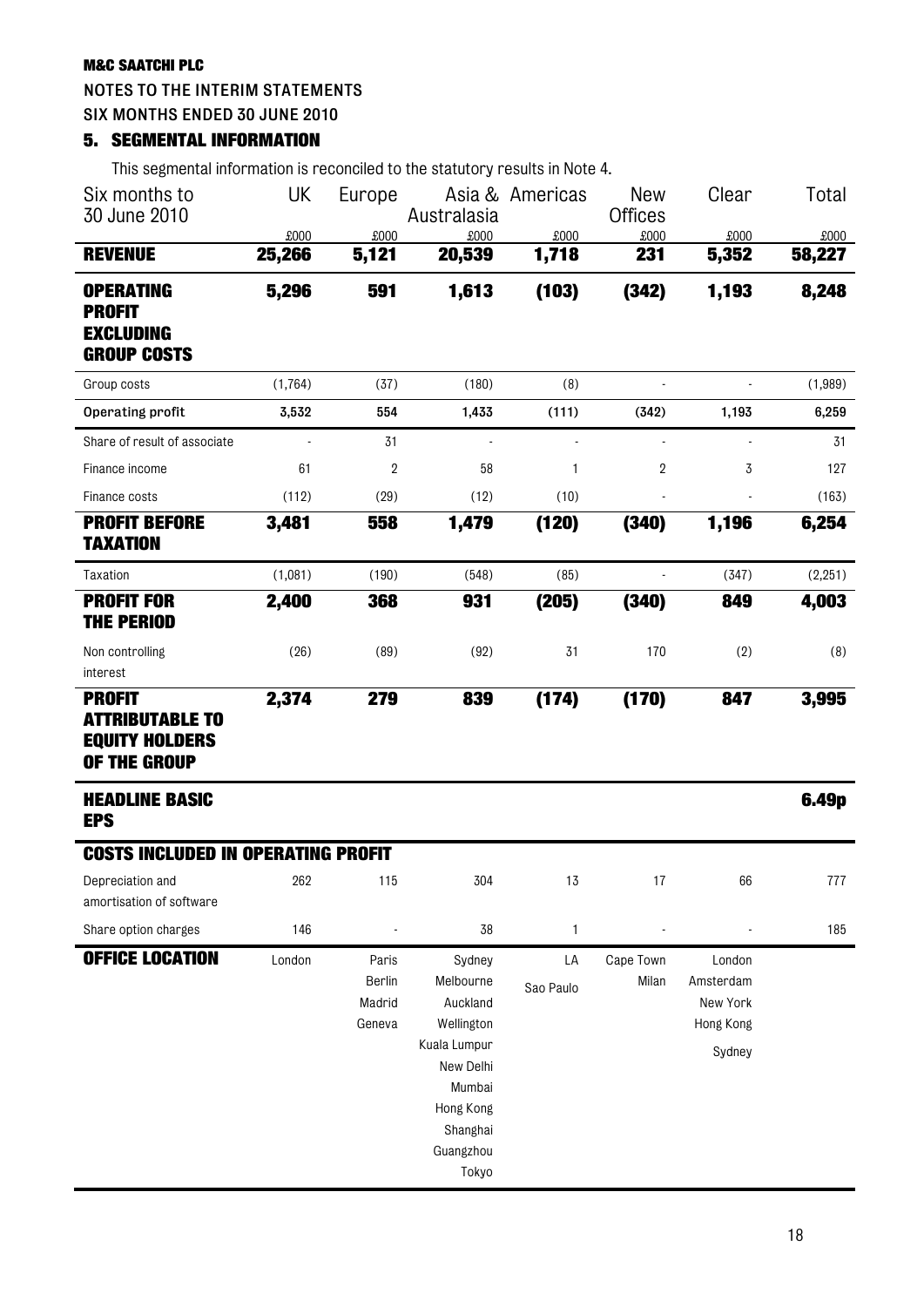#### NOTES TO THE INTERIM STATEMENTS SIX MONTHS ENDED 30 JUNE 2010

| Six months to<br>30 June 2009                                                    | UK       | Europe                              | Australasia                                                                                                   | Asia & Americas  | <b>New</b><br><b>Offices</b> | Clear                                                  | Total   |
|----------------------------------------------------------------------------------|----------|-------------------------------------|---------------------------------------------------------------------------------------------------------------|------------------|------------------------------|--------------------------------------------------------|---------|
|                                                                                  | £000     | £000                                | £000                                                                                                          | £000             | £000                         | £000                                                   | £000    |
| <b>REVENUE</b>                                                                   | 23,757   | 4,608                               | 15,427                                                                                                        | 1,320            |                              | 4,689                                                  | 49,801  |
| <b>OPERATING</b>                                                                 | 5,016    | 343                                 | 1,475                                                                                                         | (575)            | ٠                            | 921                                                    | 7,180   |
| <b>PROFIT</b>                                                                    |          |                                     |                                                                                                               |                  |                              |                                                        |         |
| <b>EXCLUDING</b><br><b>GROUP COSTS</b>                                           |          |                                     |                                                                                                               |                  |                              |                                                        |         |
| Group costs                                                                      | (1, 467) | (20)                                | (131)                                                                                                         | (35)             | $\blacksquare$               | $\overline{a}$                                         | (1,653) |
| Operating profit                                                                 | 3,549    | 323                                 | 1,344                                                                                                         | (610)            | $\overline{\phantom{0}}$     | 921                                                    | 5,527   |
| Share of result of associate                                                     |          | (107)                               | $\blacksquare$                                                                                                | ÷                | $\blacksquare$               |                                                        | (107)   |
| Finance income                                                                   | 65       | $\overline{1}$                      | 57                                                                                                            | 1                |                              | 5                                                      | 135     |
| Finance costs                                                                    | (161)    | (35)                                | (2)                                                                                                           |                  | $\blacksquare$               |                                                        | (198)   |
| <b>PROFIT BEFORE</b><br>TAXATION                                                 | 3,453    | 188                                 | 1,399                                                                                                         | (609)            | $\blacksquare$               | 926                                                    | 5,357   |
| Taxation                                                                         | (1,030)  | (151)                               | (485)                                                                                                         | 82               | $\Box$                       | (300)                                                  | (1,884) |
| <b>PROFIT FOR</b><br><b>THE PERIOD</b>                                           | 2,423    | 37                                  | 914                                                                                                           | (527)            |                              | 626                                                    | 3,473   |
| Non controlling<br>interest                                                      | (62)     | (54)                                | (167)                                                                                                         | 20               |                              |                                                        | (263)   |
| <b>PROFIT</b><br><b>ATTRIBUTABLE TO</b><br><b>EQUITY HOLDERS</b><br>OF THE GROUP | 2,361    | (17)                                | 747                                                                                                           | (507)            |                              | 626                                                    | 3,210   |
| <b>HEADLINE BASIC</b><br><b>EPS</b>                                              |          |                                     |                                                                                                               |                  |                              |                                                        | 5.27p   |
| <b>COSTS INCLUDED IN OPERATING PROFIT</b>                                        |          |                                     |                                                                                                               |                  |                              |                                                        |         |
| Depreciation and<br>amortisation of software                                     | 307      | 82                                  | 566                                                                                                           | 20               |                              | 80                                                     | 1,055   |
| Share option charges                                                             | 86       |                                     | 46                                                                                                            | $\boldsymbol{2}$ |                              |                                                        | 134     |
| <b>OFFICE LOCATION</b>                                                           | London   | Paris<br>Berlin<br>Madrid<br>Geneva | Sydney<br>Melbourne<br>Auckland<br>Wellington<br>Kuala Lumpur<br>New Delhi<br>Mumbai<br>Hong Kong<br>Shanghai | LA<br>Sao Paulo  |                              | London<br>Amsterdam<br>New York<br>Hong Kong<br>Sydney |         |

As new offices are offices that were opened in 2010 we have reanalysed this data to give the correct comparative.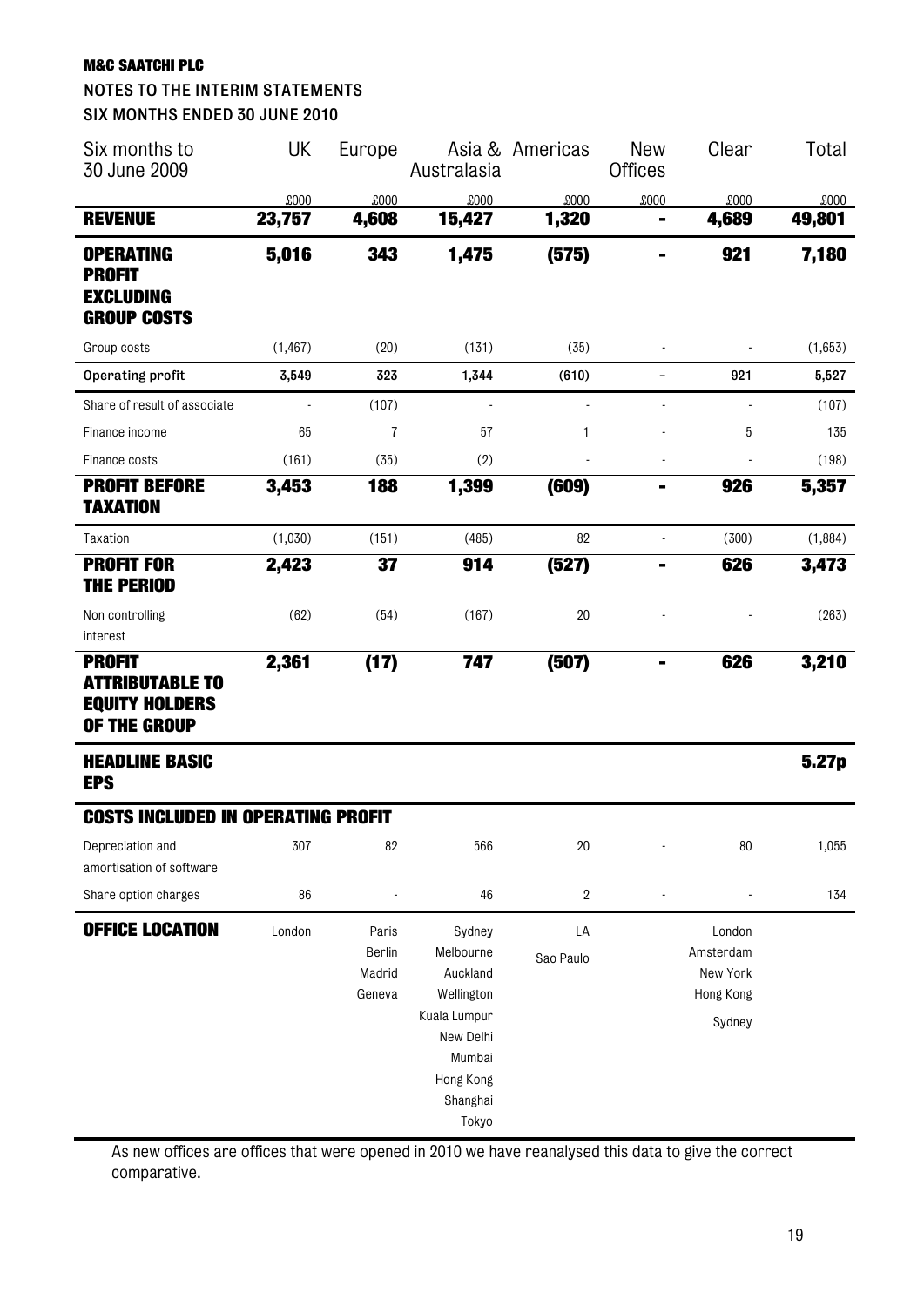| <b>NOTES TO THE INTERIM STATEMENTS</b><br>SIX MONTHS ENDED 30 JUNE 2010          |         |                                     |                                                                                                                        |                 |                              |                                                        |         |
|----------------------------------------------------------------------------------|---------|-------------------------------------|------------------------------------------------------------------------------------------------------------------------|-----------------|------------------------------|--------------------------------------------------------|---------|
| <b>Year Ended</b><br>31 December 2009                                            | UK      | Europe                              | Asia &<br>Australasia                                                                                                  | Americas        | <b>New</b><br><b>Offices</b> | Clear                                                  | Total   |
|                                                                                  | £000    | £000                                | £000                                                                                                                   | £000            | £000                         | £000                                                   | £000    |
| <b>REVENUE</b>                                                                   | 49,079  | 9,639                               | 33,583                                                                                                                 | 2,635           | $\qquad \qquad \blacksquare$ | 8,499                                                  | 103,435 |
| <b>OPERATING</b><br><b>PROFIT</b><br><b>EXCLUDING</b><br><b>GROUP COSTS</b>      | 10,453  | 1,113                               | 2,278                                                                                                                  | (1,039)         |                              | 1,289                                                  | 14,094  |
| Group costs                                                                      | (3,252) | (71)                                | (369)                                                                                                                  | (42)            | ä,                           | $\sim$                                                 | (3,734) |
| Operating profit                                                                 | 7,201   | 1,042                               | 1,909                                                                                                                  | (1,081)         | -                            | 1,289                                                  | 10,360  |
| Share of result of associate                                                     |         | 64                                  | $\blacksquare$                                                                                                         |                 | ÷,                           | $\overline{\phantom{a}}$                               | 64      |
| Finance income                                                                   | 92      | 10                                  | 120                                                                                                                    | $\overline{2}$  |                              | 5                                                      | 229     |
| Finance costs                                                                    | (273)   | (67)                                | (20)                                                                                                                   | (5)             |                              |                                                        | (365)   |
| <b>PROFIT BEFORE</b><br><b>TAXATION</b>                                          | 7,020   | 1,049                               | 2,009                                                                                                                  | (1,084)         | ۰                            | 1,294                                                  | 10,288  |
| Taxation                                                                         | (2,075) | (413)                               | (906)                                                                                                                  | 88              | ä,                           | (397)                                                  | (3,703) |
| <b>PROFIT FOR</b><br><b>THE PERIOD</b>                                           | 4,945   | 636                                 | 1,103                                                                                                                  | (996)           | $\blacksquare$               | 897                                                    | 6,585   |
| Non controlling<br>interest                                                      | (80)    | (202)                               | (111)                                                                                                                  | 23              |                              |                                                        | (370)   |
| <b>PROFIT</b><br><b>ATTRIBUTABLE TO</b><br><b>EQUITY HOLDERS</b><br>OF THE GROUP | 4,865   | 434                                 | 992                                                                                                                    | (973)           |                              | 897                                                    | 6,215   |
| <b>HEADLINE BASIC</b><br><b>EPS</b>                                              |         |                                     |                                                                                                                        |                 |                              |                                                        | 10.15p  |
| <b>COSTS INCLUDED IN OPERATING PROFIT</b>                                        |         |                                     |                                                                                                                        |                 |                              |                                                        |         |
| Depreciation and<br>amortisation of software                                     | 589     | 173                                 | 843                                                                                                                    | 33              |                              | 153                                                    | 1,791   |
| Share option charges                                                             | 216     |                                     | 31                                                                                                                     | 4               |                              |                                                        | 251     |
| <b>OFFICE LOCATION</b>                                                           | London  | Paris<br>Berlin<br>Madrid<br>Geneva | Sydney<br>Melbourne<br>Auckland<br>Wellington<br>Kuala Lumpur<br>New Delhi<br>Mumbai<br>Hong Kong<br>Shanghai<br>Tokyo | LA<br>Sao Paulo |                              | London<br>Amsterdam<br>New York<br>Hong Kong<br>Sydney |         |

As new offices are offices that were opened in 2010 we have reanalysed this data to give the correct comparative.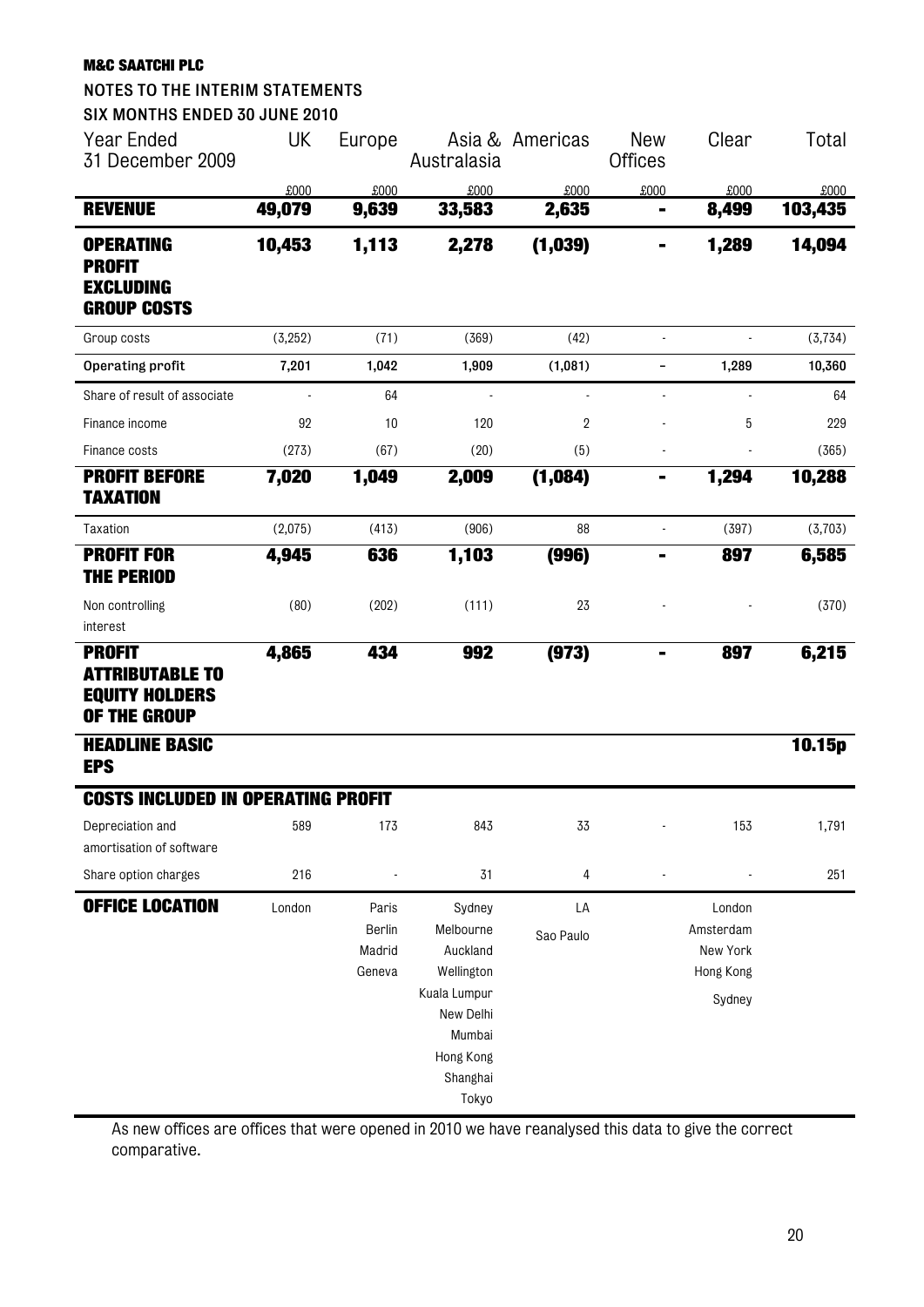#### NOTES TO THE INTERIM STATEMENTS SIX MONTHS ENDED 30 JUNE 2010

#### 6. FINANCE INCOME

|                                                                          | Six months               | Six months               | Year<br>ended<br>31 December<br>2009 |
|--------------------------------------------------------------------------|--------------------------|--------------------------|--------------------------------------|
|                                                                          | ended<br>30 June<br>2010 | ended<br>30 June<br>2009 |                                      |
|                                                                          |                          |                          |                                      |
|                                                                          | £000                     | 000x                     | £000                                 |
|                                                                          |                          |                          |                                      |
| Bank interest receivable                                                 | 114                      | 124                      | 203                                  |
| Other interest receivable                                                | 13                       | 11                       | 26                                   |
| Total interest receivable                                                | 127                      | 135                      | 229                                  |
| Fair value adjustments to minority shareholder put<br>option liabilities |                          | 429                      | 157                                  |
| <b>Total</b>                                                             | 127                      | 564                      | 386                                  |

#### 7. FINANCE EXPENSE

|                                                                          | Six months<br>ended<br>30 June<br>2010 | Six months<br>ended<br>30 June<br>2009 | Year<br>ended<br>31 December |
|--------------------------------------------------------------------------|----------------------------------------|----------------------------------------|------------------------------|
|                                                                          | £000                                   | £000                                   | 2009<br>£000                 |
| <b>Finance costs</b>                                                     |                                        |                                        |                              |
| Bank interest chargeable                                                 | (139)                                  | (197)                                  | (350)                        |
| Other interest payable                                                   | (24)                                   | (1)                                    | (15)                         |
| Total interest payable                                                   | (163)                                  | (198)                                  | (365)                        |
| Revaluation of call option                                               | 6                                      |                                        | (4)                          |
| Fair value adjustments to minority shareholder put<br>option liabilities | (1, 299)                               |                                        |                              |
| <b>Total</b>                                                             | (1, 456)                               | (198)                                  | (369)                        |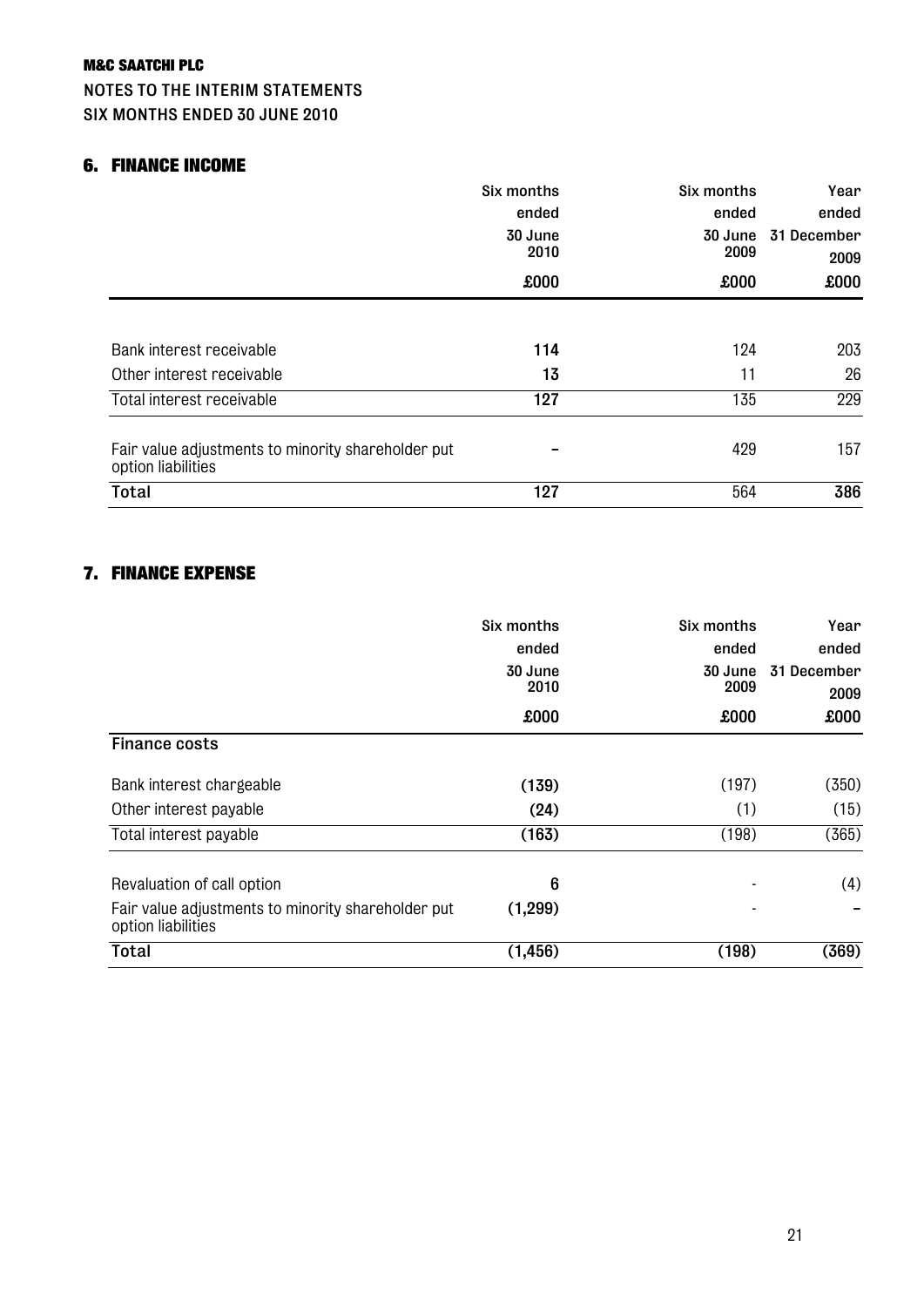NOTES TO THE INTERIM STATEMENTS SIX MONTHS ENDED 30 JUNE 2010

#### 8. TAXATION

Income tax expenses are recognised based on management's estimate of the average annual income tax expected for the full financial year.

The estimated effective annual tax rate for the period to 30 June 2010 is 46.1% (30 June 2009: 32.6%).

The headline effective annual tax rate (excluding associate) used for the period to 30 June 2010 is 35.9% (30 June 2009: 34.5%).

The increase in headline tax rate is due to IFRS 3 no longer allowing investment expenses on which we do not get a tax credit to be capitalised and our higher tax rate US operations returning to profit.

The difference between the headline and statutory tax rates is caused by a difference in the profit before tax as neither the impact of fair value adjustments to minority shareholder put option liabilities or revaluation of call option has any effect on the tax charge.

#### 9. DIVIDENDS

|                                                | Six months<br>ended<br>30 June<br>2010 | Six months<br>ended | Year<br>ended<br>30 June 31 December<br>2009 |
|------------------------------------------------|----------------------------------------|---------------------|----------------------------------------------|
|                                                |                                        | 2009                |                                              |
|                                                | £000                                   | £000                | £000                                         |
|                                                |                                        |                     |                                              |
| 2009 final dividend 0.00p* (2008 2.75p)        | $\overline{\phantom{a}}$               |                     | 1,683                                        |
| 2009 interim dividend $- (2008 0.87p)$         |                                        |                     | 536                                          |
| $2009$ second interim dividend $-$ (2008 none) | (1,692)                                |                     |                                              |
|                                                | (1,692)                                |                     | 2,219                                        |

\*Due to a second interim dividend being paid there was no 2009 final dividend.

The directors propose an interim dividend of 0.87p per share (2009: 0.87p per share) payable on 19 November 2010 to shareholders who are on the register at 5 November 2010. This interim dividend, amounting to £537k (2009: £529k) has not been recognised as a liability in this half-yearly financial report.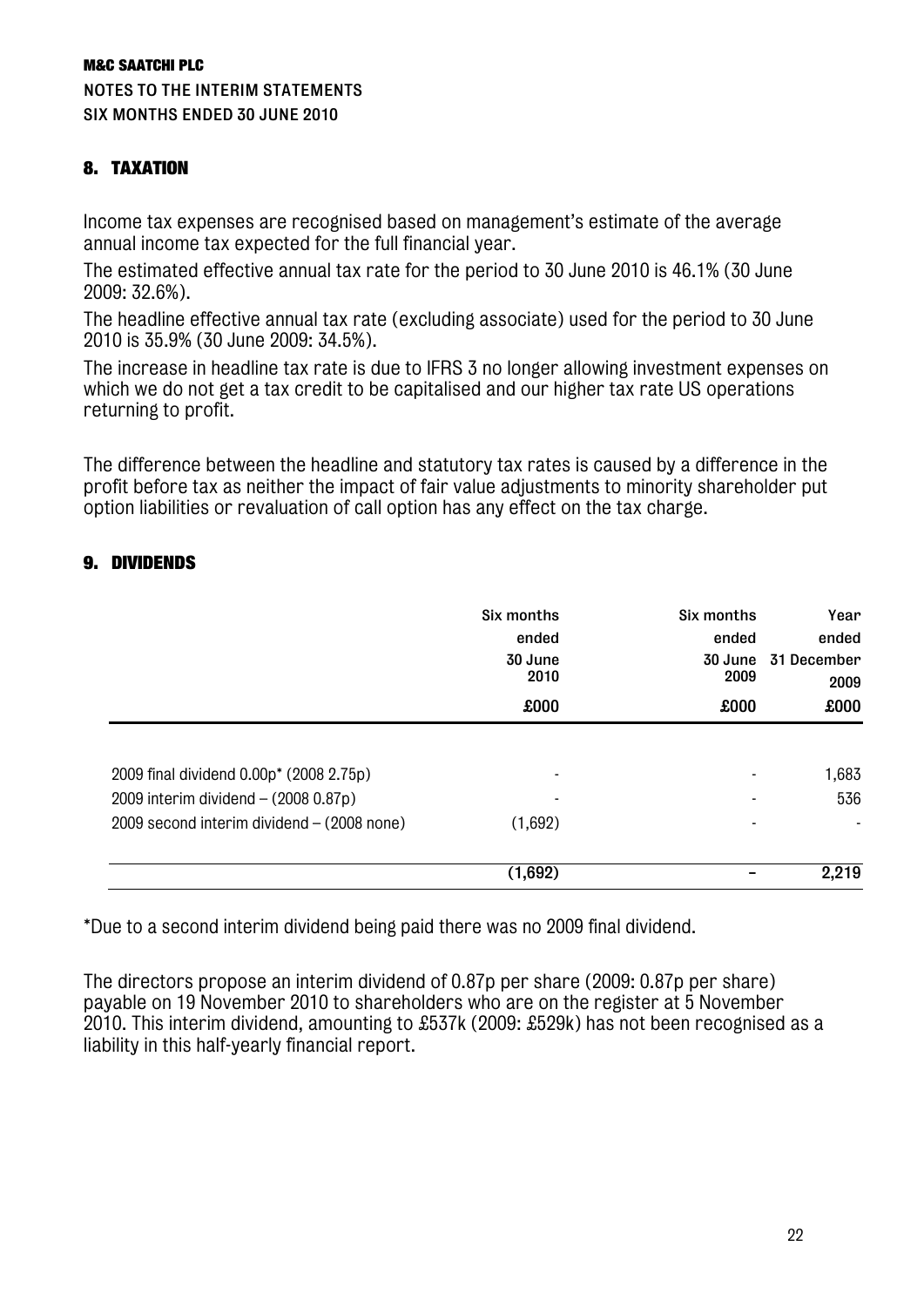NOTES TO THE INTERIM STATEMENTS SIX MONTHS ENDED 30 JUNE 2010

#### 10. CASH GENERATED FROM OPERATIONS

|                                                                           | Six months | Six months | Year<br>ended  |
|---------------------------------------------------------------------------|------------|------------|----------------|
|                                                                           | ended      | ended      |                |
|                                                                           | 30 June    | 30 June    | 31 December    |
|                                                                           | 2010       | 2009       | 2009           |
|                                                                           | £000       | £000       | 000x           |
| Revenue                                                                   | 58,227     | 49,801     | 103,435        |
| <b>Operating expenses</b>                                                 | (52,088)   | (44, 339)  | (93, 257)      |
| <b>Operating Profit</b>                                                   | 6,139      | 5,462      | 10,178         |
| Adjustments for:                                                          |            |            |                |
| Depreciation of plant and equipment                                       | 722        | 1,013      | 1,691          |
| Losses on sale of plant and equipment                                     | 2          |            | $\overline{2}$ |
| Loss on sale of intangible assets                                         |            |            | 23             |
| Impairment and amortisation on acquired intangible assets                 | 120        | 65         | 159            |
| Amortisation of capitalised software intangible assets                    | 55         | 42         | 100            |
| Non-cash share based incentive plans                                      | 185        | 134        | 251            |
| Operating cash flow before movements in working<br>capital and provisions | 7,223      | 6,716      | 12,404         |
| (Increase) / decrease in trade and other receivables                      | (5,302)    | 9,922      | 7,291          |
| Decrease in trade and other payables                                      | (694)      | (15,950)   | (2,724)        |
| Net cash inflow from operating activities                                 | 1,227      | 688        | 16,971         |